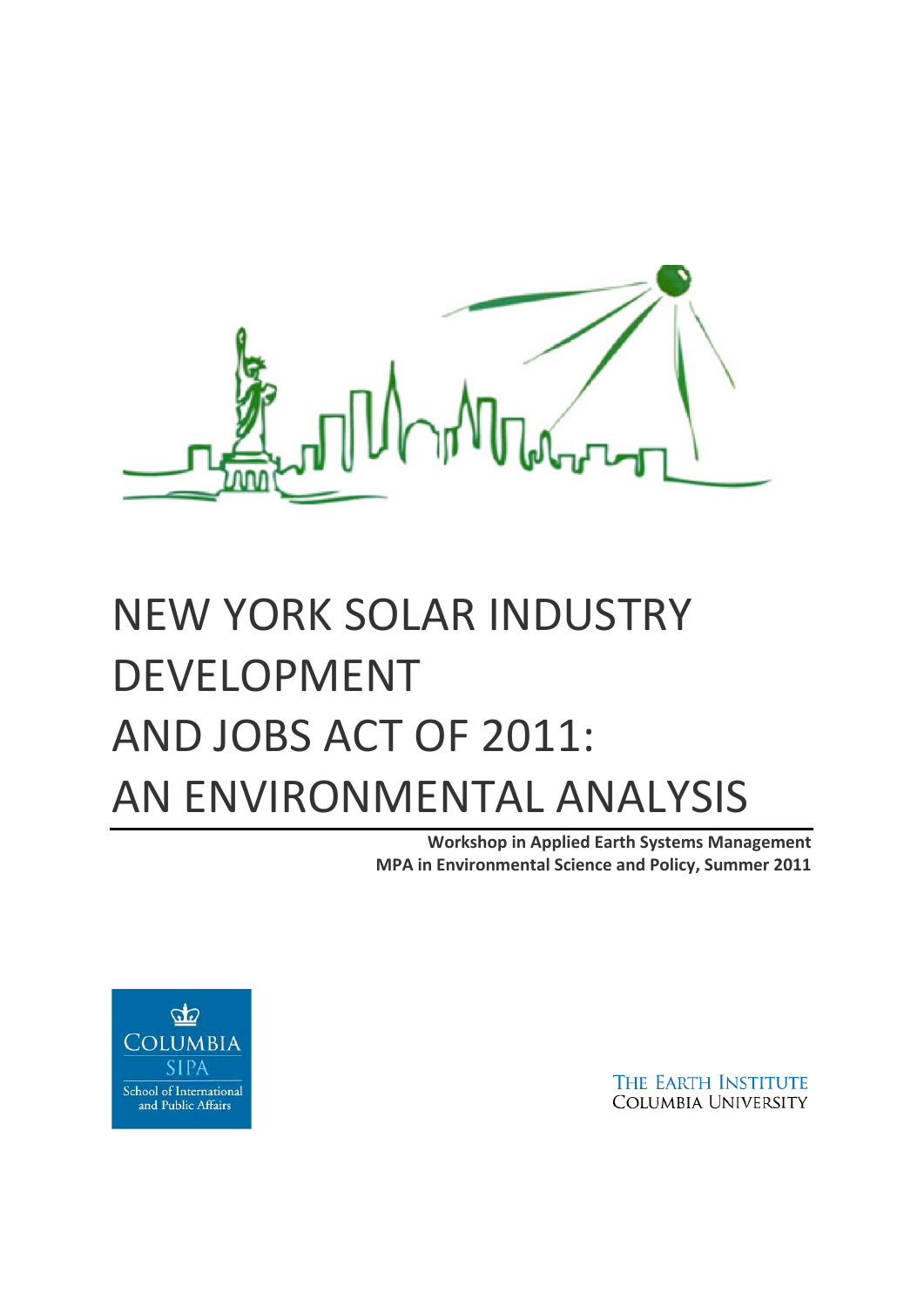# NEW YORK SOLAR INDUSTRY DEVELOPMENT AND JOBS ACT OF 2011: AN ENVIRONMENTAL ANALYSIS

#### **AUTHORS**

Taraf!Abu!Hamdan Andi!Broffman Frances Chen Joseph Daniel Ursula Fernández Baca Seonggeun Heo Joseph!Nyangon Juan Rengifo-Borrero Andrea Skinner Sunserae!Smith Maria Sotero Desmond Tay

#### REPORT

Desmond Tay, Chief Editor Juan Rengifo-Borrero, Designer MANAGEMENT Sunserae Smith, Manager Frances Chen, Deputy Manager

FACULTY ADVISOR Professor Steven A. Cohen

Workshop in Applied Earth Systems Management MPA in Environmental Science and Policy, Summer 2011

School of International and Public Affairs – The Earth Institute Columbia!University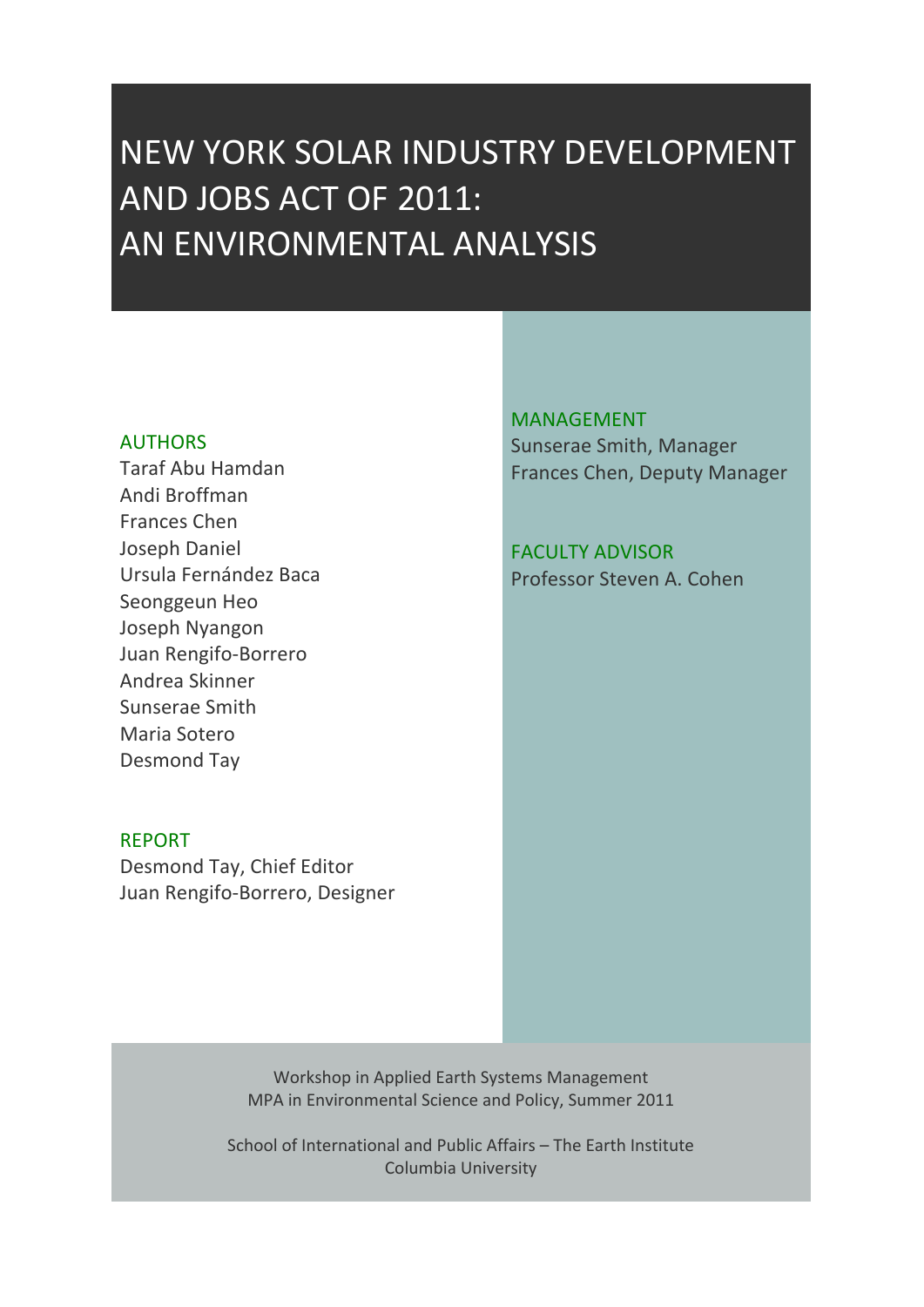This report is the culmination of the Workshop in Applied Earth Systems Management for Summer 2011, a core course for the Master of Public Administration in Environmental Science and Policy at Columbia University's School of International and Public Affairs. This report specifically examines and analyzes the New York Solar Industry Development and Jobs Act of 2011 from an environmental perspective. Economic, political, management and social analysis of the bill will be conducted in Fall 2011.



This document contains some copyrighted material for educational purposes. These materials are included under the fair use exemption of U.S. Copyright Law and are restricted from further use. Please note that this document has been prepared on an "All Care and No Responsibility" basis. Neither the authors nor Columbia University make any express or implied representation or warranty as to the currency, accuracy or completeness of the information contained in this document.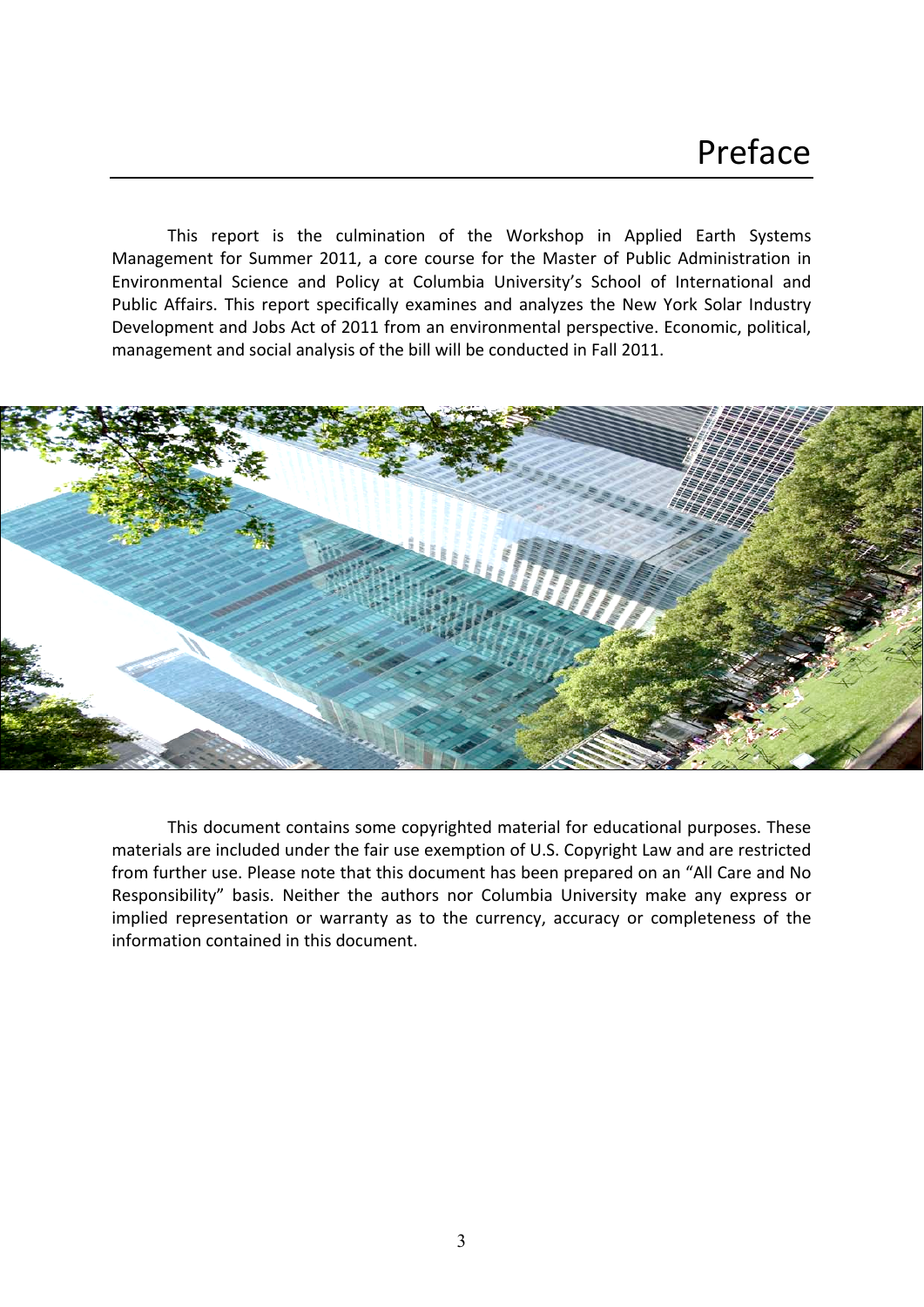| EXECUTIVE SUMMARY                                  |  |
|----------------------------------------------------|--|
| INTRODUCTION: ENERGY CONSUMPTION IN NEW YORK STATE |  |

## PART I: ENVIRONMENTAL PROBLEMS THE BILL ADDRESSES

| The Science Behind New York State's Energy Consumption                    |    |  |  |  |
|---------------------------------------------------------------------------|----|--|--|--|
| <b>Extraction of Petroleum</b>                                            | 9  |  |  |  |
| <b>Extraction of Natural Gas</b>                                          | q  |  |  |  |
| <b>Extraction of Coal</b>                                                 | 10 |  |  |  |
| <b>Combustion of Fossil Fuels</b>                                         | 10 |  |  |  |
| Climate Change                                                            | 11 |  |  |  |
| Environmental Controversies Associated with New York's Energy Consumption | 11 |  |  |  |

## PART II: ENVIRONMENTAL ANALYSIS OF THE PROPOSED SOLUTION

| The Proposed Solution: The New York Solar Industry Development and Jobs Act of 2011 |    |  |  |
|-------------------------------------------------------------------------------------|----|--|--|
| A Market-Based Solution                                                             | 14 |  |  |
| Mandated Market Demand from Electricity Suppliers                                   | 14 |  |  |
| Mandated Market Supply from Electricity Generators                                  | 15 |  |  |
| <b>Other Economic Benefits</b>                                                      | 16 |  |  |
| The Science Behind the Proposed Solution                                            |    |  |  |
| Types of Solar PV Technologies                                                      | 16 |  |  |
| Lifecycle of Solar PV Panels                                                        | 17 |  |  |
| Solar PV in New York State                                                          |    |  |  |
| Nature of New York State's Energy Demand                                            | 18 |  |  |
| New York State's Solar Potential                                                    | 18 |  |  |
| Flexibility of New York State's Electric Grid                                       | 19 |  |  |
| Analysis of the Proposed Solution                                                   |    |  |  |
| <b>Financial Considerations for Solar PV</b>                                        | 20 |  |  |
| <b>Technical Considerations for Solar PV</b>                                        | 21 |  |  |
| <b>Environmental Considerations for Solar PV</b>                                    | 22 |  |  |
| Measuring Success of the Proposed Solution                                          |    |  |  |
| Measuring Reduction in Fossil-Fuel Emissions - GHGs and Air Pollutants              | 24 |  |  |
| Measuring Reduction in Ecological Damage                                            | 26 |  |  |
| Measuring Net Environmental Impacts of using Solar PV                               | 26 |  |  |
| <b>CONCLUSION:</b>                                                                  |    |  |  |
| A FIRST STEP TOWARDS A MORE SUSTAINABLE ENERGY FUTURE IN NEW YORK                   | 27 |  |  |
| Appendix: Detailed Summary of the Act                                               | 28 |  |  |
| <b>Image Sources</b>                                                                | 31 |  |  |
| <b>Works Cited</b>                                                                  | 33 |  |  |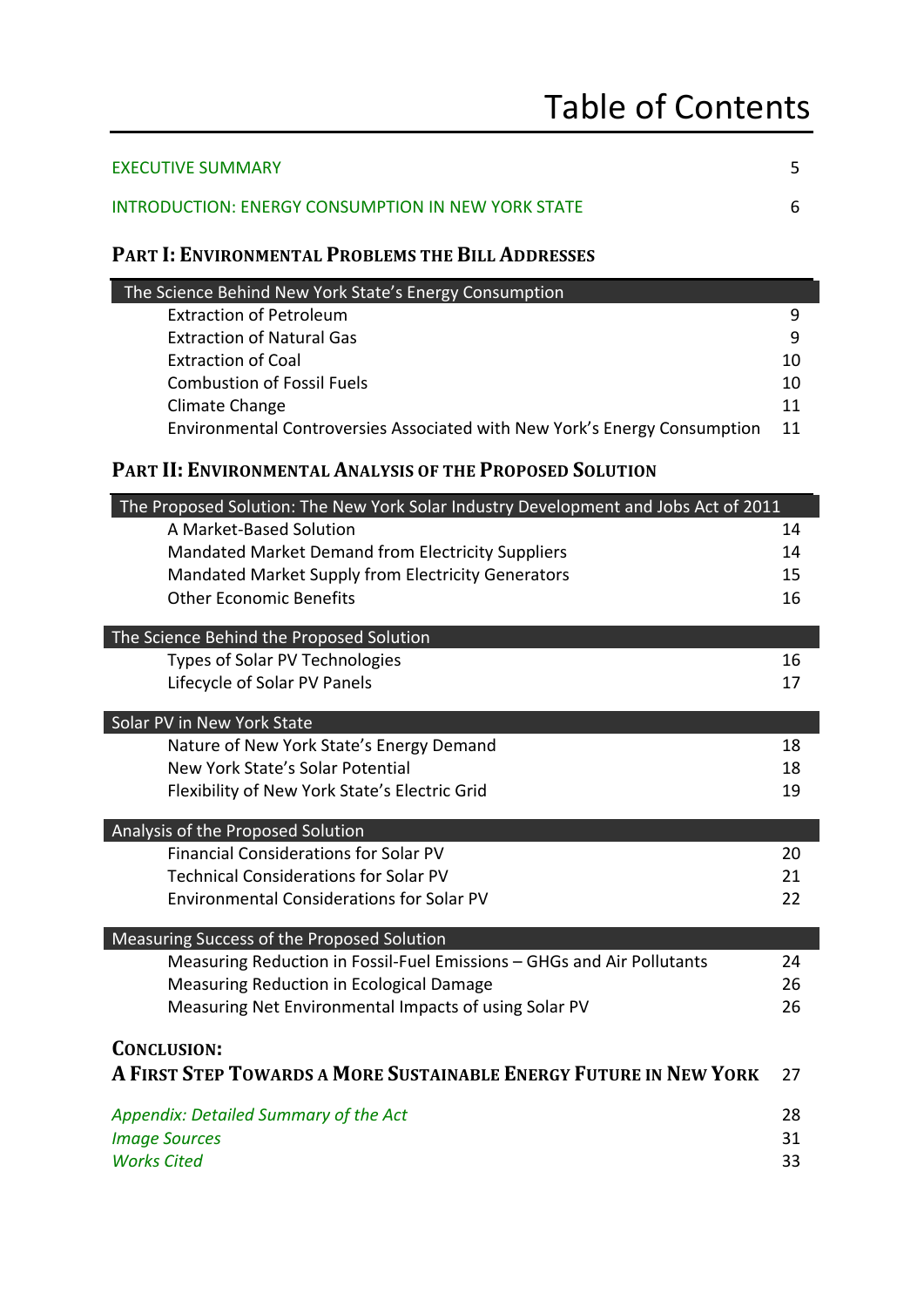## **EXECUTIVE SUMMARY**

New York State is the fourth largest energy-consuming state in the U.S. 77% of the state's total energy consumption comes from fossil fuels, which consist of petroleum, natural gas, and coal. The scale of the state's energy consumption further magnifies New York's dependence on fossil fuels. The state's heavy reliance on fossil fuels contribute to environmental and human health problems caused by the extraction and combustion of fossil fuels, as well as global warming.

To reduce the state's consumption of fossil fuels, the New York Solar Industry Development and Jobs Act of 2011 aims to generate 2.5% of New York State's electricity from solar photovoltaic by 2025, which equates to approximately 5000 megawatts (MW). To realize the rapid and sustainable development of the state's solar power industry, the bill proposes the creation of a solar market by mandating the supply and demand of solar energy from electricity generators and suppliers respectively in New York State.

The report presents the findings from our two-fold environmental analysis of the New York Solar Industry Development and Jobs Act of 2011: first, the examination of the environmental problems that the bill seeks to address in relation to New York State's fossilbased energy consumption patterns, followed by the analysis of lifecycle, environmental impacts, and scientific controversies of the bill's proposed solution, solar photovoltaic technologies.

Part I of the report studies the environmental controversies and problems associated with the consumption of fossil fuels. Scientific uncertainties surrounding the cause and effect of fossil fuel related events, such as oil spills and climate change, continue to blur the connection between fossil fuel consumption and its environmental consequences. However, through examining the impacts and by-products generated by oil drilling, hydraulic fracturing, mountaintop removal, and fossil fuel combustion activities, it is clear that their environmental consequences should not be disregarded.

Part II of the report assesses how solar photovoltaic works, as well as the costs and benefits and technical feasibility of solar photovoltaic technologies from an environmental perspective. Solar photovoltaic is found to be a very suitable renewable energy source for New York State due to its energy demand patterns, solar potential, and the flexibility of its electricity infrastructure. While solar photovoltaic is also associated with a small carbon footprint compared to other energy options, toxic by-products and certain emissions generated by its production and disposal processes pose other environmental and human health concerns. Furthermore, controversial debates over solar photovoltaic technologies, including its technological feasibility and cost efficiency, demonstrate the trade-offs associated with the bill's chosen solution.

The report concludes that while the New York Solar Industry Development and Jobs Act of 2011 may not able to comprehensively resolve the environmental problems associated with the extraction and combustion of fossil fuels, it nevertheless drives New York State's energy profile towards becoming a more sustainable one.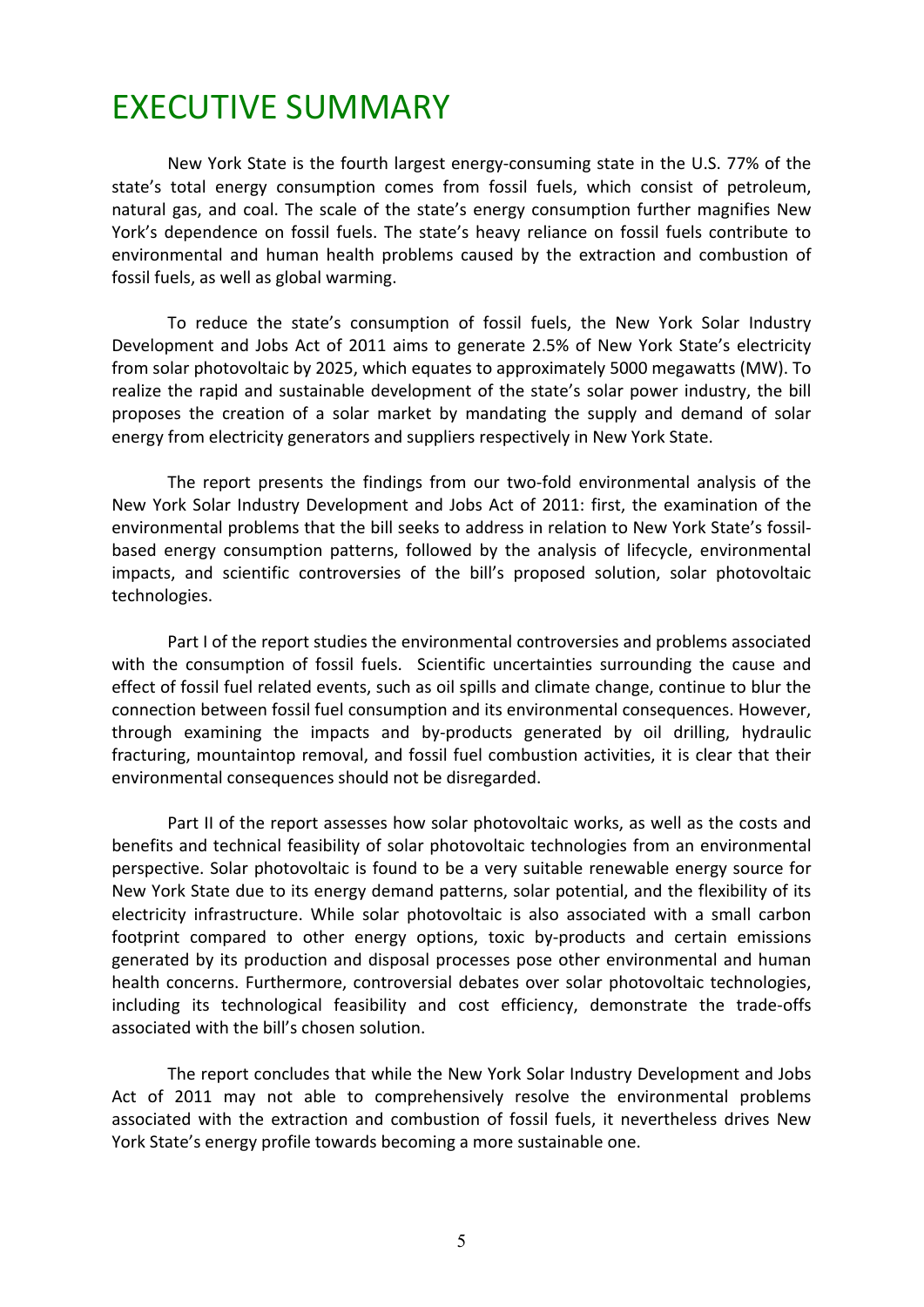# INTRODUCTION:! ENERGY CONSUMPTION IN NEW YORK STATE

New York State is the fourth electric largest energy-consuming state in the U.S.  $$ consuming  $1,119,091.9$  gigawatts-hour (GWh) of energy annually – with its commercial, residential and transportation sectors being the leading energy-consuming sectors.<sup>1</sup> While New York's energy consumption profile mirrors that of many other states, its energy consumption pattern has two salient unique features: low per capita energy consumption due to its infrastructure, and substantial renewable energy sources in its energy mix.

Despite its high-energy consumption rates, New York's per capita energy consumption is the lowest on the continental US. In 2009, New York State accounts for 6.3% (19.3 million) of the country's population<sup>2</sup> but only 4% (1,112,146,100 GWh) of the total primary energy consumption in the  $US<sup>3</sup>$  The State's public transport and home heating systems are among the various factors that contribute to its relatively higher energy efficiency. For instance, as New York households rarely use electricity to heat their homes, they consume 50% less electricity than an average U.S. household.<sup>4</sup>



Furthermore, unlike many other U.S. states, New York does not depend on one single fuel to generate electricity; it produces electricity from a variety of sources. In 2009, 27% of the State's electricity was generated from nuclear, 26% from natural gas, 18% from hydro, 16% from net electricity imports, 8% from coal, 2% from petroleum, and 3% from other sources (see Figure 13). Conversely, 45%, 23%, and 20% of power generation in the U.S. depends on coal, natural gas, and nuclear, respectively.<sup>5</sup> The mix of electricity sources renders New York State a more flexible power grid as well as a relatively higher resilience to price fluctuations in the energy markets. New York State is also regarded as a state with considerable potential in the realm of renewable energy. New York is currently the largest hydroelectric generator among states east of the Rocky Mountains, as well as one of the top generators of power from municipal solid waste and landfill gas in the U.S. $^6$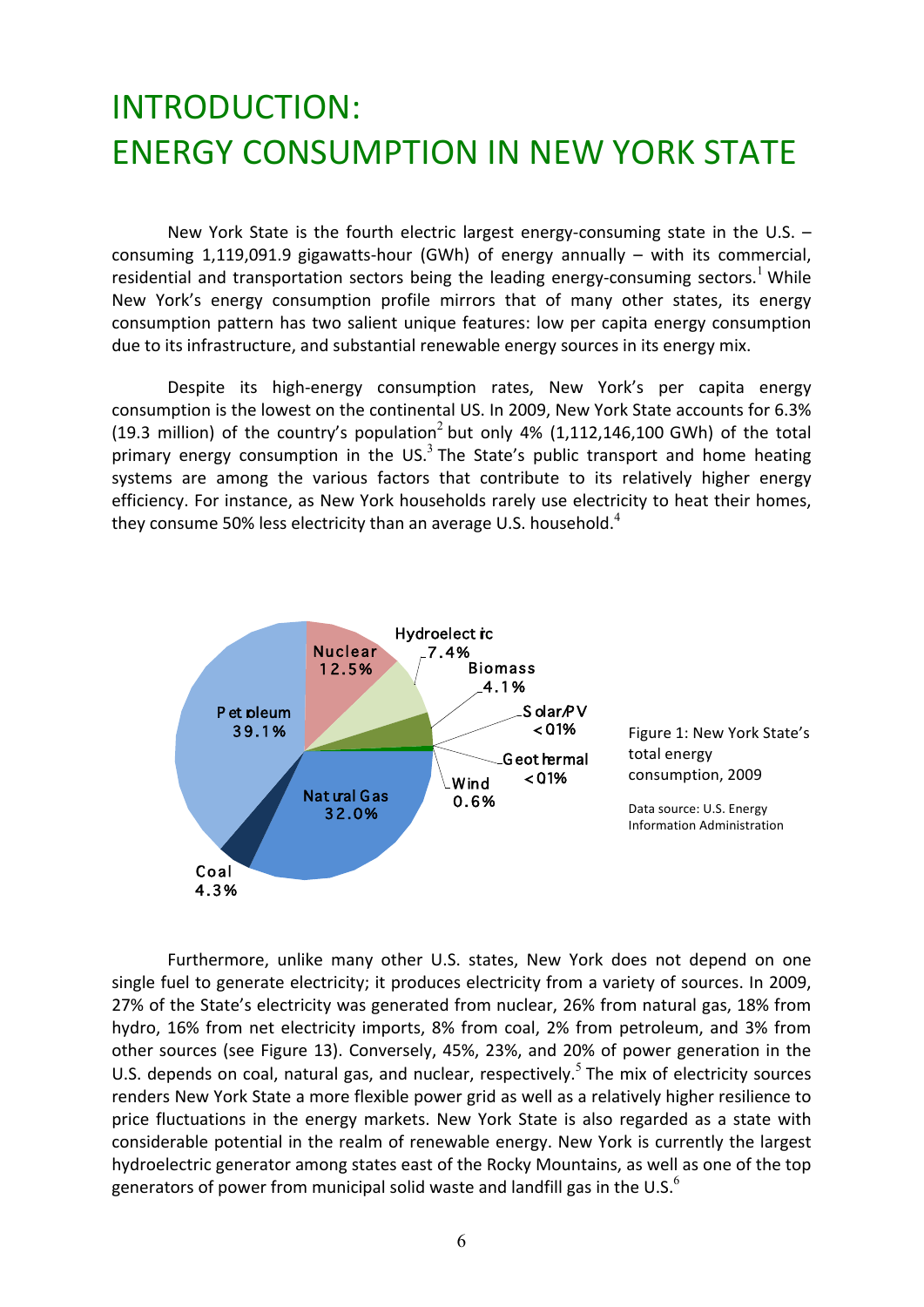Notwithstanding its relatively diverse energy profile, as seen in Figure 1, more than 77% of New York's total energy consumption is still fossil fuel based.<sup>7</sup> Such a reliance on fossil fuels poses significant environmental implications. The extraction and combustion of petroleum, natural gas, and coal damage ecosystems, pollute air and water, and contribute to global warming. Recognizing problems caused by its fossil fuel consumption, New York State strives to modify its energy portfolio through various initiatives, such as the renewable portfolio standard adopted by New York Public Service Commission in September 2004, which requires 30% of the State's electricity to be generated from renewable sources by  $2015.<sup>8</sup>$ 

The purpose of this report is to examine the effectiveness of the New York Solar Industry Development and Jobs Act of 2011 in addressing environmental problems associated with New York's current energy consumption. Specifically, the report will examine the bill in question in two main sections: the first section explores issues associated with fossil-based energy consumption, including its controversies; the second section assesses the pros and cons of solar photovoltaic (PV) technologies, which is the bill's proposed solution, as well as the compatibility of solar PV systems with New York State's existing energy infrastructure.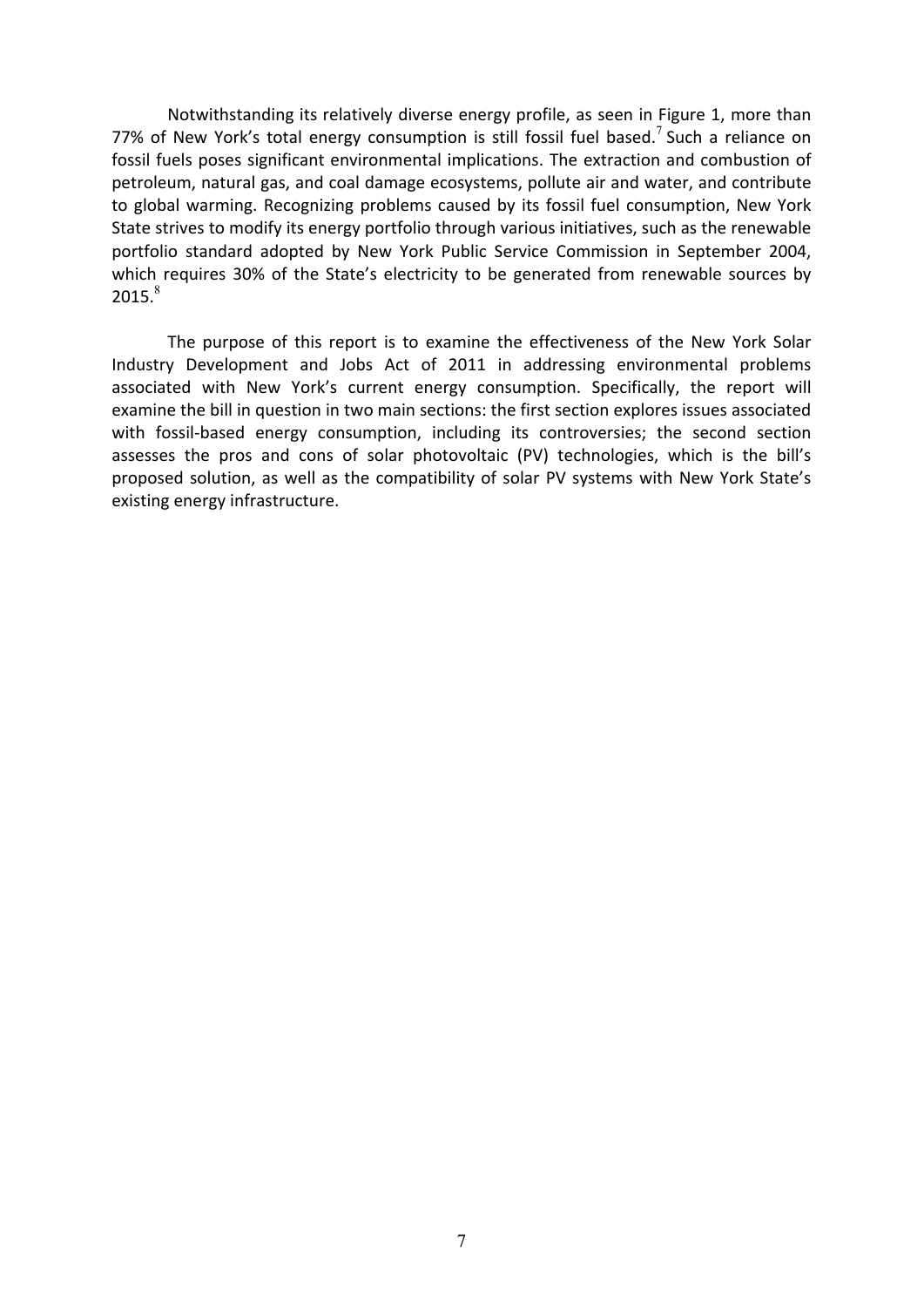

# PART I: **ENVIRONMENTAL PROBLEMS** THE BILL ADDRESSES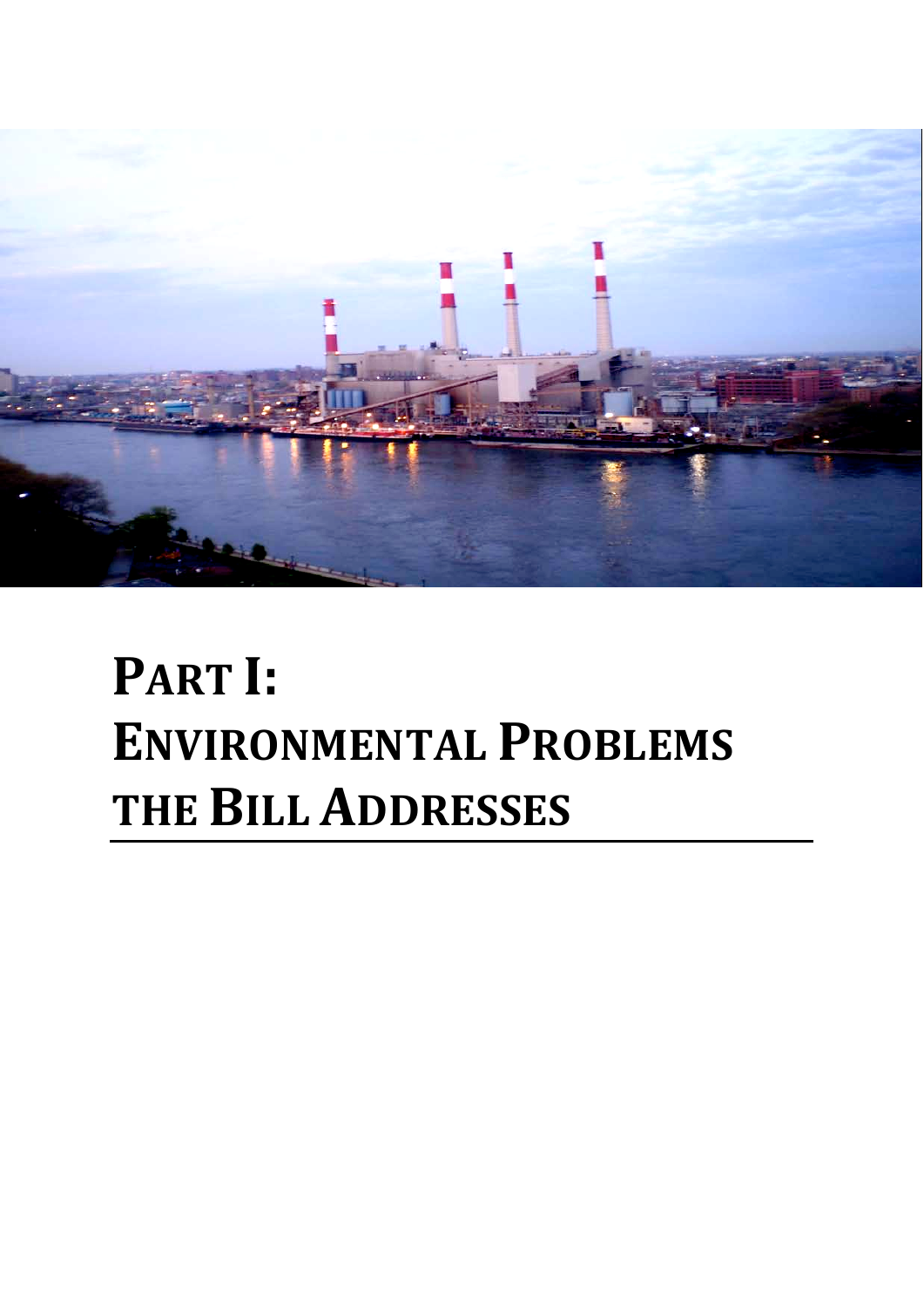# The Science Behind New York's Energy Consumption

Fossil fuel extraction and combustion processes impact the environment mainly in three ways: they cause ecological damage, pollute the air and water, and induce climate change. To fully appreciate how reliance on fossil fuels causes these environmental problems, one needs to scrutinize the fossil-fuel extraction and combustion processes.



Figure 2: Concept map for environmental problems caused by fossil-based energy use

### **Extraction of Petroleum**

Extraction, which entails drilling. pumping, and transporting petroleum from onshore and offshore underground oil fields runs the risk of accidents such as leakage and major spills. These accidents release oil and when the leaks include refined oil in the form of gasoline includes the release of toxins, such as benzene, into the immediate environment. Leaks of unrefined oil, for example, in the case of offshore oil spill, once oil enters the aquatic system, it creates a barrier that prevents oxygen exchange between surface water and atmosphere. This lack of oxygen exchange, threatens aquatic life and surrounding ecosystems.

The BP Deep-water Horizon oilrig explosion in April 2010 demonstrates the

environmental consequences of oil extraction. The explosion killed 11 people and dumped millions of barrels of crude oil into the Gulf of Mexico. $9$  This spill polluted the Gulf's aquatic ecosystems, which had negative socioeconomic consequences for the local fishing industry because the fishermen's harvests could not be sold for consumption.<sup>10</sup> The BP Deepwater Horizon event was not the first and only such event. Following the Exxon Valdez spill in 1989, the EPA acknowledged oil spill's threat to the safety of the environment and society and issued a statement in a report to the President, declaring that the nation must recognize that technology and human preparation can only reduce the chance of oil spills but cannot fully prevent them, proving that oil consumption will always remain an environmental threat. $^{11}$ 

## *Extraction of Natural Gas*

Hydraulic fracturing (also known as "hydrofracking") is one of the main methods used to extract natural gas today; about 90% of the natural gas wells in the U.S. deploy hydraulic fracturing to enhance gas recovery.<sup>12</sup> This method of natural gas extraction disrupts the environment by fracturing the lithosphere and introducing toxins into the subsurface of the Earth, including aquifers.

To extract natural gas through hydrofracking, fluids are pumped deep into the subsurface to propagate a fracture in the rock layers, thereby forcing natural gas bubbles to the surface. The fluids deployed are a mixture of water and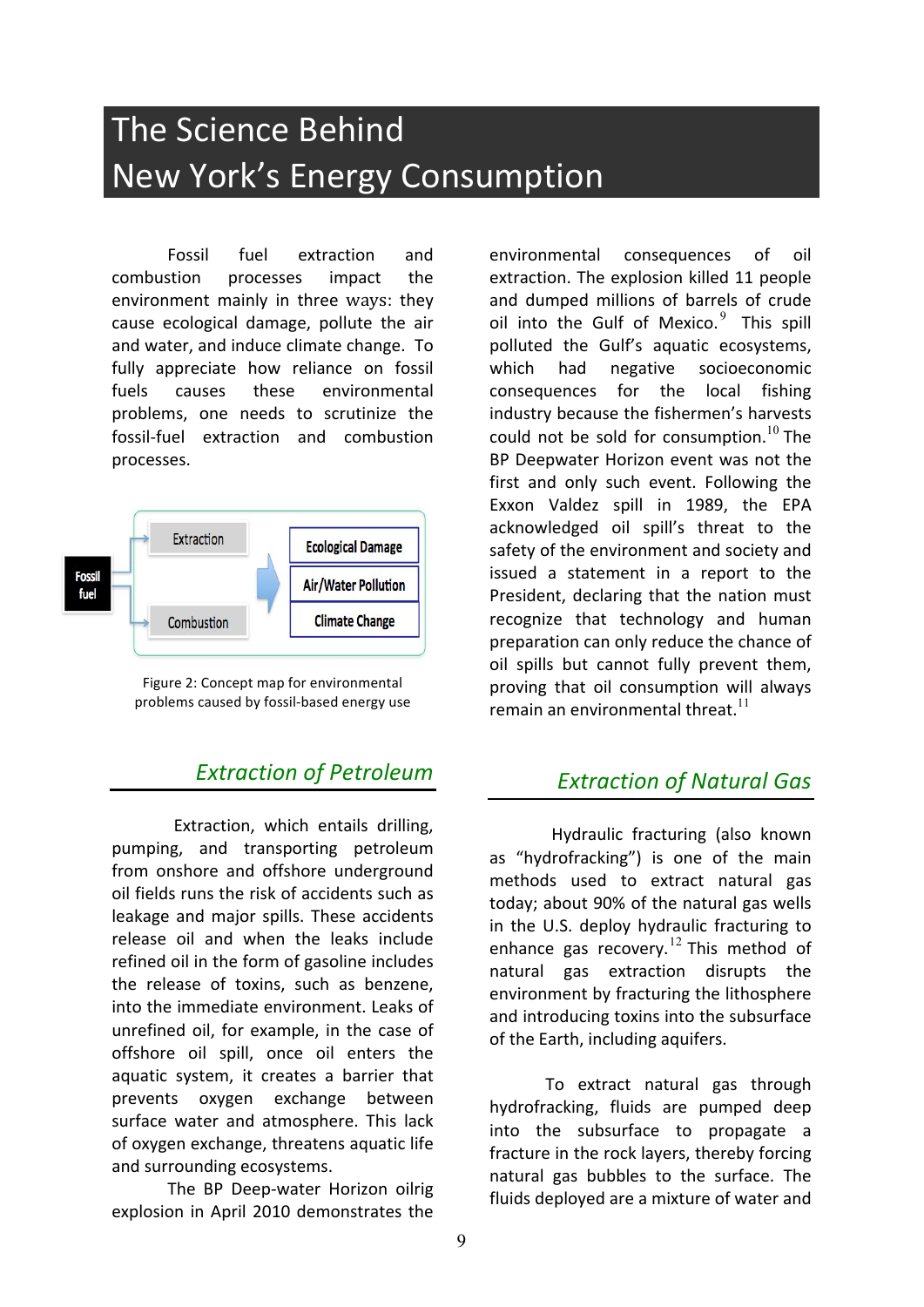750 chemical compounds, including methanol, lead and benzene. A report from the US House of Representatives Committee on Energy and Commerce disclosed that some of the chemicals used in hydrofracking fluids are regulated under the Safe Drinking Water Act for their health risks. $13$  Natural gas extraction via hydrofracking therefore increases the risks of these toxins seeping into the environment, compromising the integrity of both soils and groundwater, and ultimately, human heath. The devastating side effects associated with these chemical toxins include adverse reproduction and neurological impairments and the possibility of cancer.<sup>14</sup> Furthermore, hydrofracking also requires large amounts of water to pressurize the natural gas, which is an unsustainable use of water.<sup>15</sup>



Figure 4: Diagram of hydraulic fracturing processes Image source: New York Communities for Change

## **Extraction of Coal**

The mining of coal, namely via the mountaintop removal method, drastically alters the topography of the region and deposits large amounts of debris and particles into the atmosphere and hydrosphere. When utilizing the mountaintop removal technique, miners access coal by blowing up a mountain's top, which destroys wildlife habitats and vegetation. Furthermore, the redesign of

landscape enables acidic water from acid mines drainage, as well as other mining by-products such as particulates, to easily seep into waterways and aquifers through run-off. Harmful particulates like carbon monoxide and hydrogen sulfide gas are also produced during surface coal mining process, threatening human health.<sup>16</sup>



Figure 3: Change in landscape induced by mountaintop removal practices in Kentucky. Image source: Indian Country Today Media Network

#### **Combustion of Fossil Fuels**

The combustion of fossil fuels emits a host of undesirable compounds, including greenhouse gases (GHG), nitrogen oxides, sulfur oxides, and mercury, into the environment and cause environmental and human health concerns.

Nitrogen oxides released from fossil fuel combustion reacts with ammonia, water vapor and other small particulate compounds in the air to form smog, which is made up of small particles. Apart from impairing visibility and causing eye and nose irritation, small particles from smog penetrate deep into the sensitive parts of the lungs and can cause respiratory diseases such as asthma, respiratory diseases, and lung cancer.  $17$ When nitrogen oxides and sulfur dioxide emissions react with water molecules in the atmosphere, acidic precipitation is created.! Acid! rain! acidifies! water! bodies!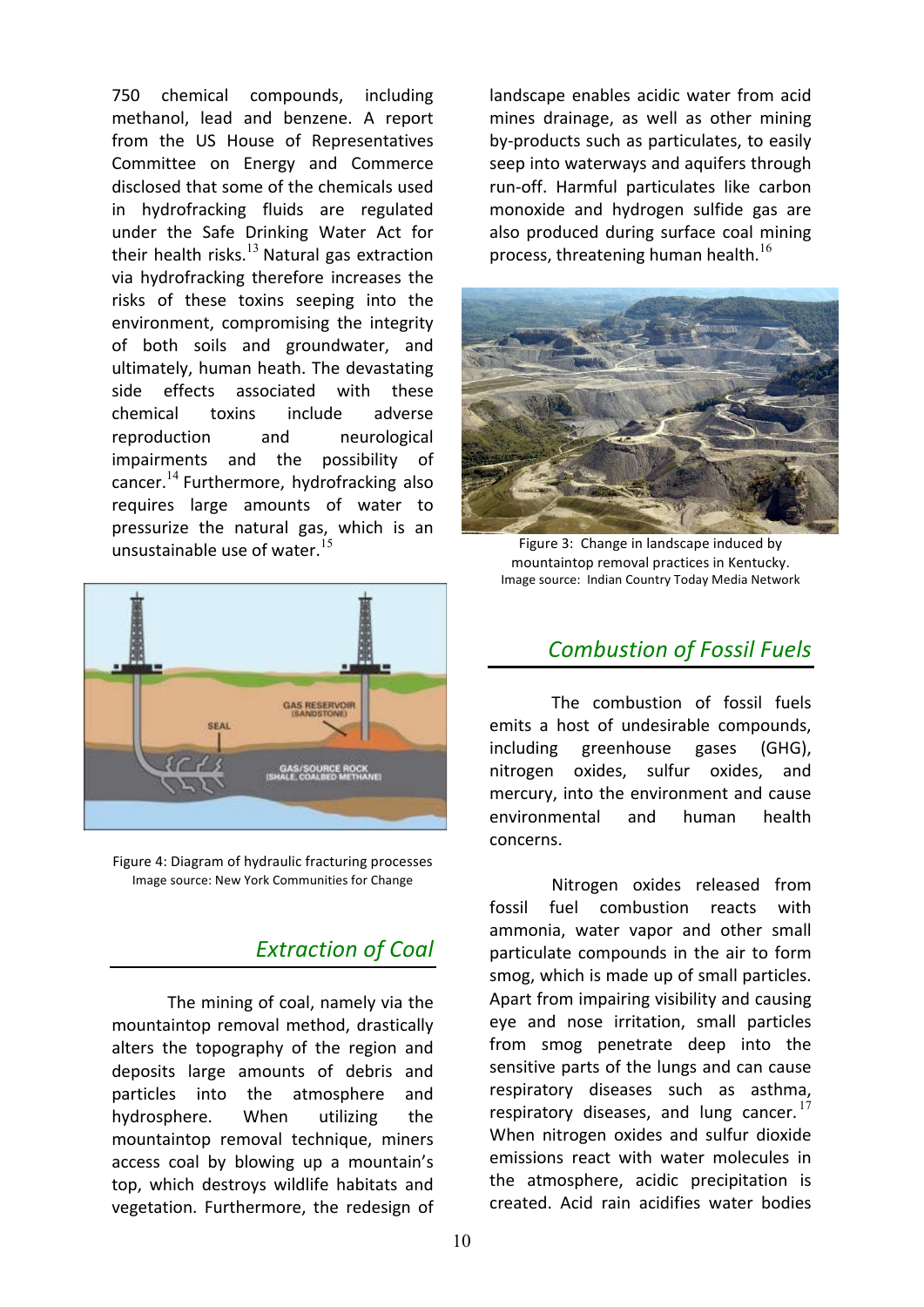and damages vegetation and sensitive forest soils. Acid rain also accelerates the decay of building materials and paints.

Mercury, another byproduct generated by fossil fuel combustion, is a neurotoxin. It damages the functions of the brain and causes other neurological problems. $^{18}$  As mercury bio-accumulate in living organisms, this poisonous substance can find its way into humans when they ingest contaminated aquatic organisms or water. Coal fired electric plants are known to account for approximately 13-25% of the atmospheric mercury found in the environment.<sup>19</sup>



Figure 5: Smog in Los Angeles Image source: Front Page Magazine

## **Climate Change**

The emission of carbon dioxide from fossil fuel combustion further reinforces the greenhouse effect, which causes global warming. The greenhouse effect is the process by which the absorption and emission of infrared radiation by greenhouse gases in the atmosphere traps heat in the planet's lower atmosphere and surface. While greenhouse effect occurs naturally, anthropogenic activities since the Industrial Revolution have greatly increased the amount of greenhouse gases in the atmosphere. The

Intergovernmental Panel on Climate Change (IPCC) has confirmed that "warming of the climate system is unequivocal", and GHG emission concentrations "have increased markedly as a result of human activities since 1750... are due primarily to fossil fuel use and land use change, while those of methane and nitrous oxide are primarily due to agriculture. $"^{20}$ 

The impacts of climate change include biodiversity loss, extreme weather patterns, and rise in sea levels due to the melting of glaciers. An increase of extreme weather and climatic patterns will affect sensitive ecosystems such as tundra, mangroves, coral reefs, and highaltitude habitats. The degradation of these ecosystems can ultimately lead to extinction of certain plant and animal species. Rising sea levels and extreme weather conditions, such as the growing intensity of hurricanes, are likely to occur at higher frequency and greater intensity.

*Environmental)Controversies)* Associated with New York's *Energy)Consumption*

Notwithstanding these evident adverse environmental impacts associated with fossil-fuel use, there remains strong skepticism over the severity, and even the validity of these observed phenomena or impacts. For instance, when commenting on the BP oil spill in April 2010, Tony Hayward, former CEO of BP, highlighted the uncertain effects of petroleum in the oceans by stating "the Gulf of Mexico is a very big ocean. The amount of volume of oil and dispersant we are putting into it is tiny in relation to the total water volume."<sup>21</sup> The issue of climate change is not immune to scientific uncertainties either. Going against the unequivocal view of the global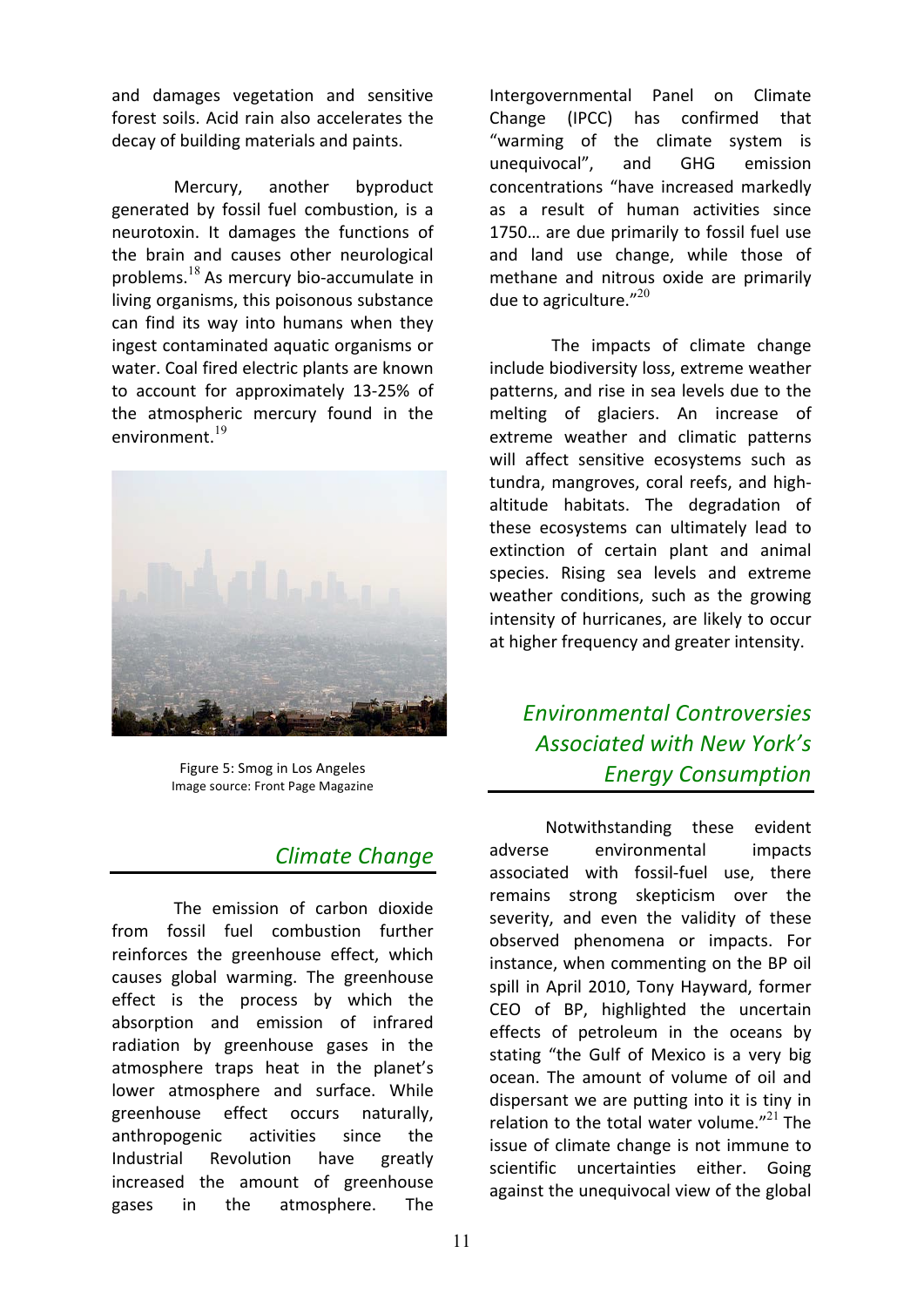scientific community, some still claim that climate change is a natural phenomenon (not due to human activities) or that the Earth is not warming. Some have even gone as far as discrediting the scientists, and their observations and models. This skepticism supported by certain special interest groups could hinder the transition towards sustainable energy.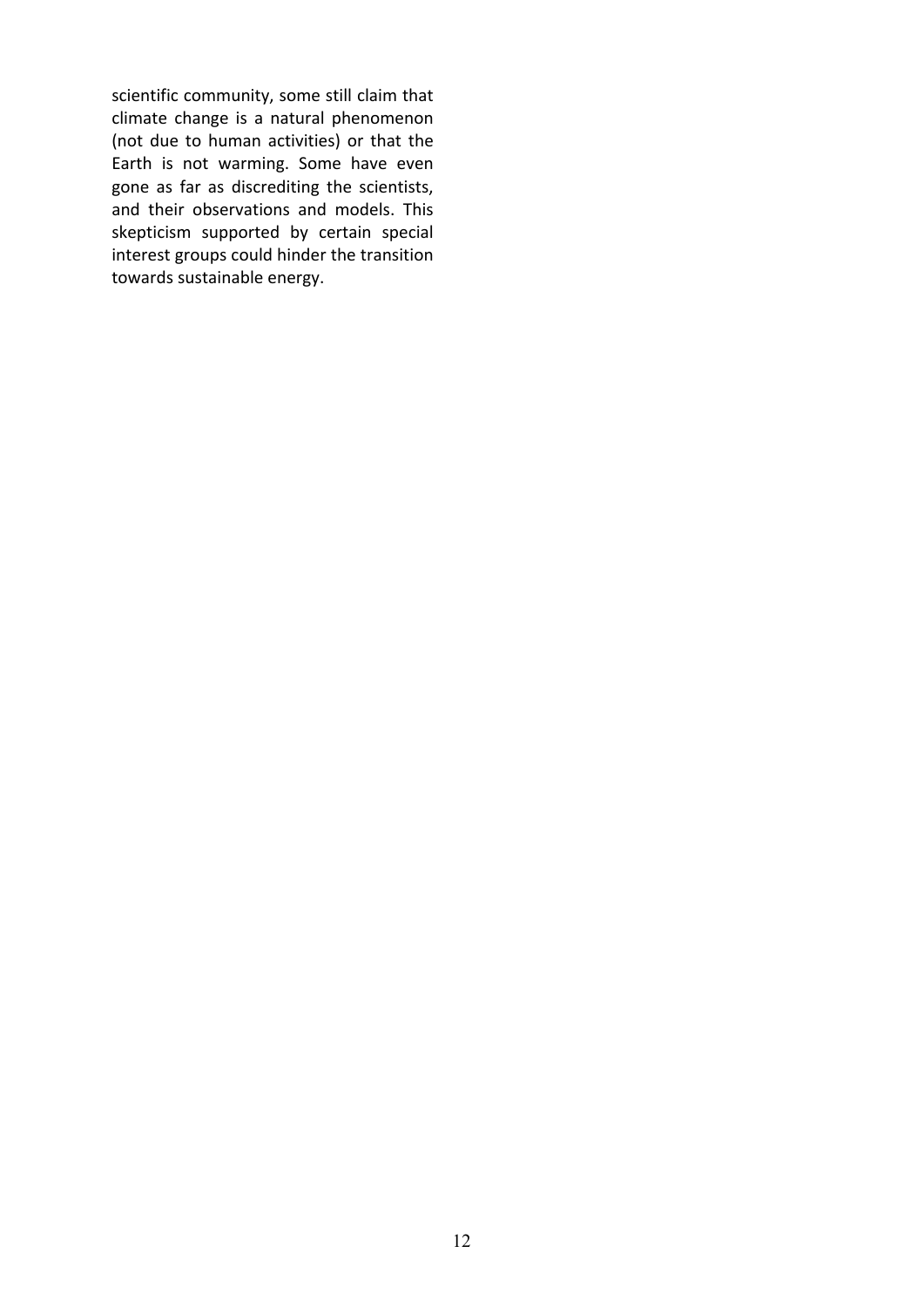

# PART II: **ENVIRONMENTAL ANALYSIS OF THE PROPOSED SOLUTION**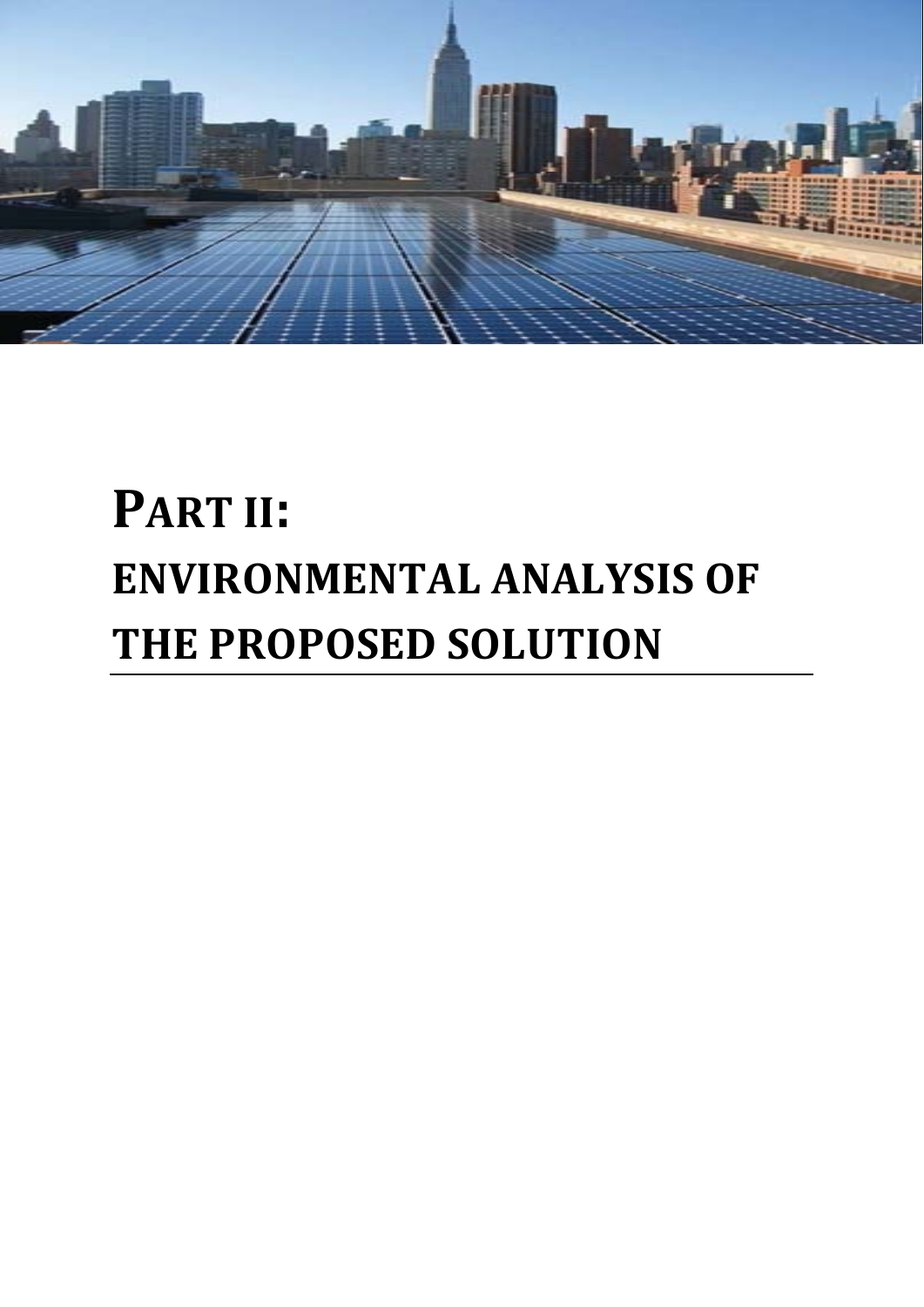# The Proposed Solution: The New York Solar Industry!Development!and!Jobs!Act!of!2011

To address the environmental and human health concerns associated with fossil fuel consumption, New York State needs to progressively reduce its reliance on fossil fuels as its main energy source. The New York Solar Industry Development and Jobs Act of 2011 proposes to achieve this goal through market mechanism  $-$  the creation of a diverse and competitive solar energy market in New York State. The legislation is designed to stimulate the growth of the solar energy industry in New York State, and thereby increase the generation of renewable energy, create jobs, reduce the long-term costs of electricity generation, and make the existing electricity delivering grid more reliable.

## A) Market-Based Solution

The legislation aims to develop the State's solar industry by creating a solar market mechanism within New York State. It requires New York State electricity generators of different sizes to supply a determined percentage of solar power specifically generated with solar PV technologies. The legislation simultaneously obligates electricity suppliers in New York State to purchase a determined amount of Solar Renewable Energy Credits (SRECs), which will account for a certain percentage of the suppliers' total electric sales. A SREC equates to the green benefits that come from producing and using one megawatthour (MWh) of solar powered electricity instead of one MWh of energy produced through fossil fuel combustion.  $22$  The percentage of SRECs purchased by electricity suppliers will increase annually from 2013 until 2025. By 2025, 2.5% (5 GW) of New York State's electricity generation will derive from solar PV. $^{23}$ 

## *Mandated Market Demand from Electricity)Suppliers*

As outlined in the legislation, the demand for solar power will come from electricity suppliers in New York State, which include private retail electric suppliers, the New York Power Authority and the Long Island Power Authority. The demand for solar power will be represented through the procurement of SRECs. Electricity suppliers listed above are required to purchase a certain amount of SRECs proportional to their total annual electricity sales.

The bill requires that retail electric suppliers, starting in 2013, purchase SRECs amounting to 0.15% of its total electric sales; this percentage will increase annually to 3.00% in 2025 except when a supplier's annual expenditures on SRECs exceed 1.5% of its annual retail electricity revenues. The legislation allows complying suppliers to bill their customers a flat rate of \$0.39 per month to compensate for the supplier's SREC expenses.

If a retail electric supplier fails to meet their SREC obligation, they will make Solar Alternative Compliance Payments. These compliance payments are priced higher than SRECs to encourage retailers to purchase solar credits instead of making the alternative payment. All revenue from the compliance payments will be invested in the solar industry to increase the future supply of SRECs.

The Power Authority of the State of New York and the Long Island Power Authority are also subjected to similar obligations under this legislation as its retail electric supplier counterparts. A key difference, however, is that these entities'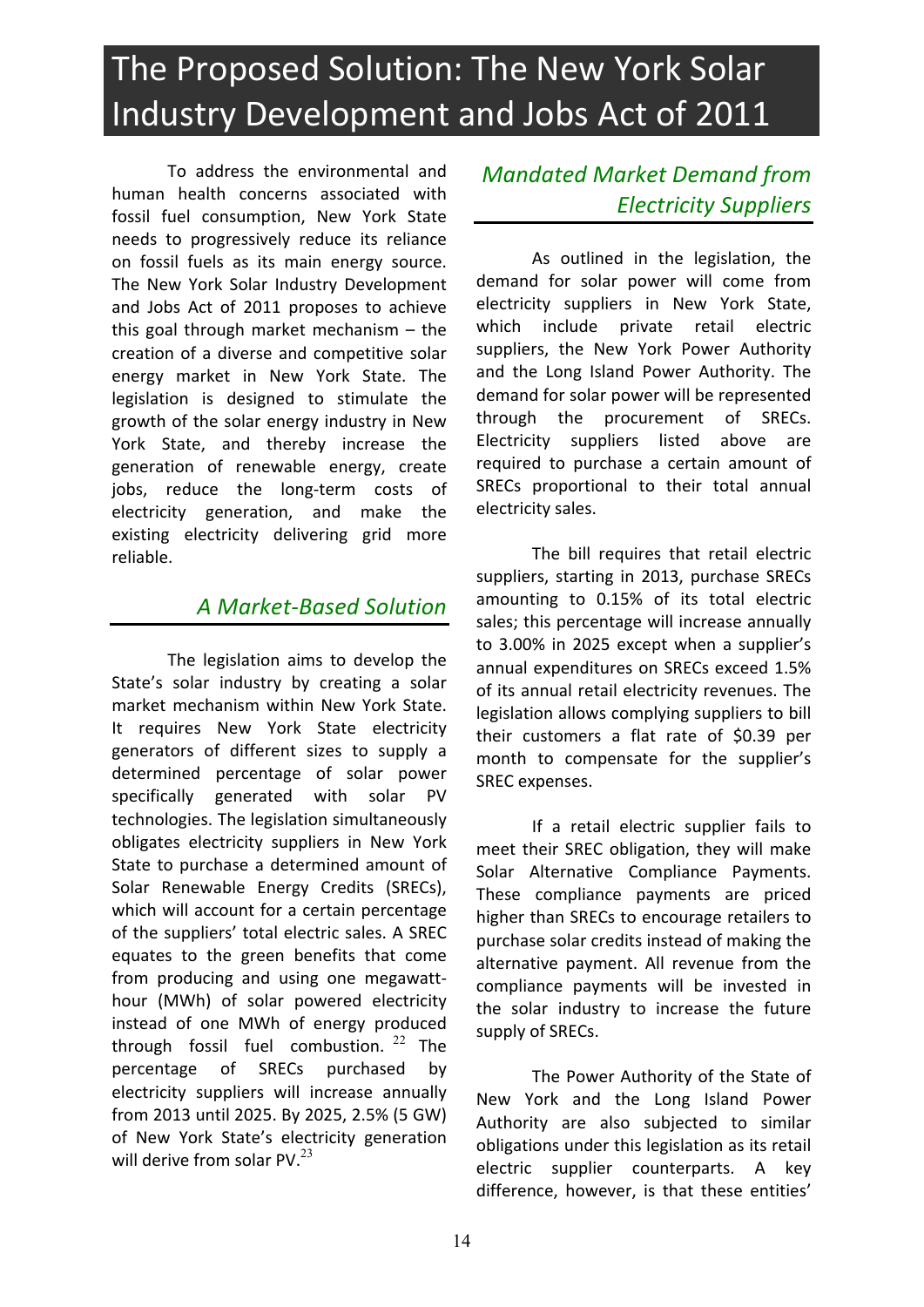annual SREC purchasing obligation will be initially set at 0.33% of their total annual electricity sales, which is double the required amount for the retail suppliers. The SREC purchasing requirements for The Power Authority of the State of New York and the Long Island Power Authority will increase annually to 3.5% in 2025. Additionally, these entities are not allowed to meet their annual percentage obligations by making Solar Alternative Compliance Payments.!



Figure 6: Roadmap for incremental, annual SRECs procurement by retail electric suppliers in New York State from 2012 to 2025 Image source: Vote Solar

## **Mandated Market Supply from** *Electricity)Generators*

On the supply end, the New York Solar Industry Development and Jobs Act aims to create a diverse, competitive solar power market. To do so, the legislation demands the solar power for New York State be provided by electricity generators of all sizes. As stipulated by the bill, electricity suppliers will acquire 20% of their SRECs from small solar power generators, whose capacity is less than 50kW. The scale of small solar generators can range from individuals who install PV cells on the roof of their house to small businesses that generate less than 50kW of electricity with solar PV technology. Electricity suppliers will then procure 30% of their SRECs from

mid-sized solar generators, such as farms that install PV cells on different structures, whose capacity exceeds 50 kW. The legislation intends to stimulate demand for solar at these different scales to ensure broad investment and participation in the state's solar industry.

The bill also requires electricity suppliers to produce separate plans for purchasing SRECs from different size generators. Once established, the solar purchasing agreements between electricity suppliers and solar power generators will last fifteen years. To ensure the competitiveness of small solar generators in New York State, electricity suppliers and distributors will pay a predetermined tariff to small-scale solar generators. This tariff aims to dampen initial solar-related costs, including the purchase and installation of solar PV equipment, incurred by small solar generators. The State will determine the tariff rate based on considerations for solar industry expenditure differences between varying market segments, the cost of solar equipment, and existing federal incentives that favor small solar electricity generators.



Figure 7: Breakdown of solar power produced by electricity generators of different sizes, as proposed by the NY Solar Industry Development and Jobs Act of!2011 Image source: Vote Solar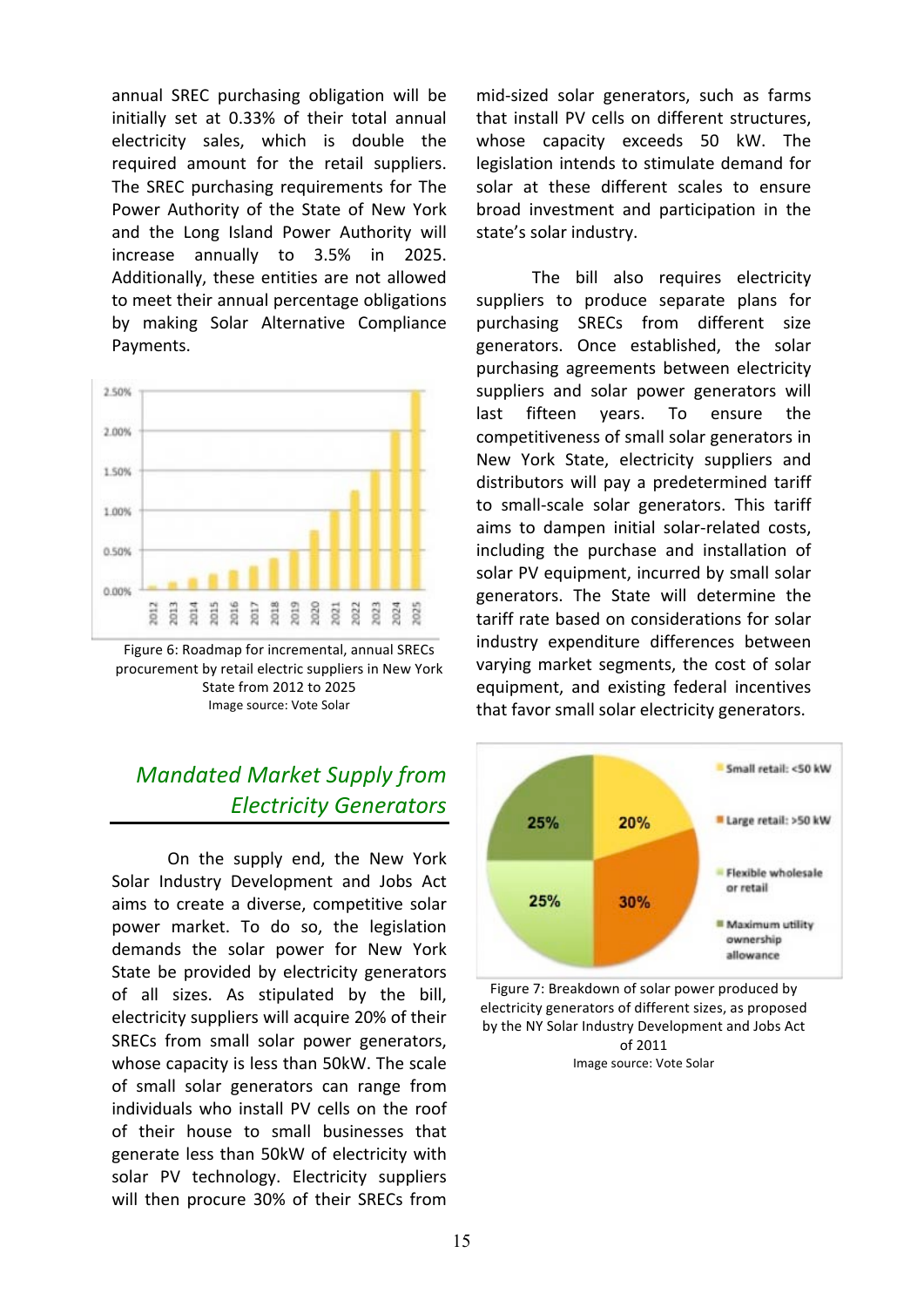#### **Other Economic Benefits**

With the legislation jumpstarting the State's solar industry and market, advocates estimate that more than 22,000 direct and induced jobs will be generated and approximately \$20 billion dollars will be generated from the creation of a solar market in New York State. <sup>24</sup> The legislation also requires that all employees contracted through the solar purchase agreements to install solar equipment be paid a fair and standard industry wage. which creates an additional attractive element for New York State's solar electricity industry.

## The Science behind the Proposed Solution

The New York Solar Industry Development and Jobs Act specifies that solar power needs to be generated utilizing solar PV and not other solarrelated technologies. It is therefore essential to understand how solar PV technologies work to not only gain insights to the reasoning behind the bill's requirement, but also to be able to analyze the costs and benefits of the bill's proposed solution.

### *Types)of)Solar)PV)Technologies*

The PV effect is the direct conversion of solar energy into electricity at the atomic level.  $25$  Substances that have positive and negative di-terminals, such as silicon and other semi-conductors, absorb light energy that energizes the electrons; the absorbed sunlight causes the electrons to move between the positive and negative ends, resulting in the generation of electricity that can be used directly. $^{26}$  A solar PV cell works in the same fashion. $27$ 

There are currently two types of solar PV cells: silicon-based cells, which are the most commonly used, and thinfilm cells, which primarily consist of either copper indium gallium (di) selenide (CIGS)

or cadmium telluride (CdTe). <sup>28</sup> Thin-film PV cells are becoming important sources of solar PV, as they are lighter, more flexible and adaptable compared to the thicker more ridged silicon cells.<sup>29</sup>



Figure 8: Silicon-based PV cell Image source: Sky Flair, Ltd.



Figure 9: Thin-film PV cell Image source: Thomas Net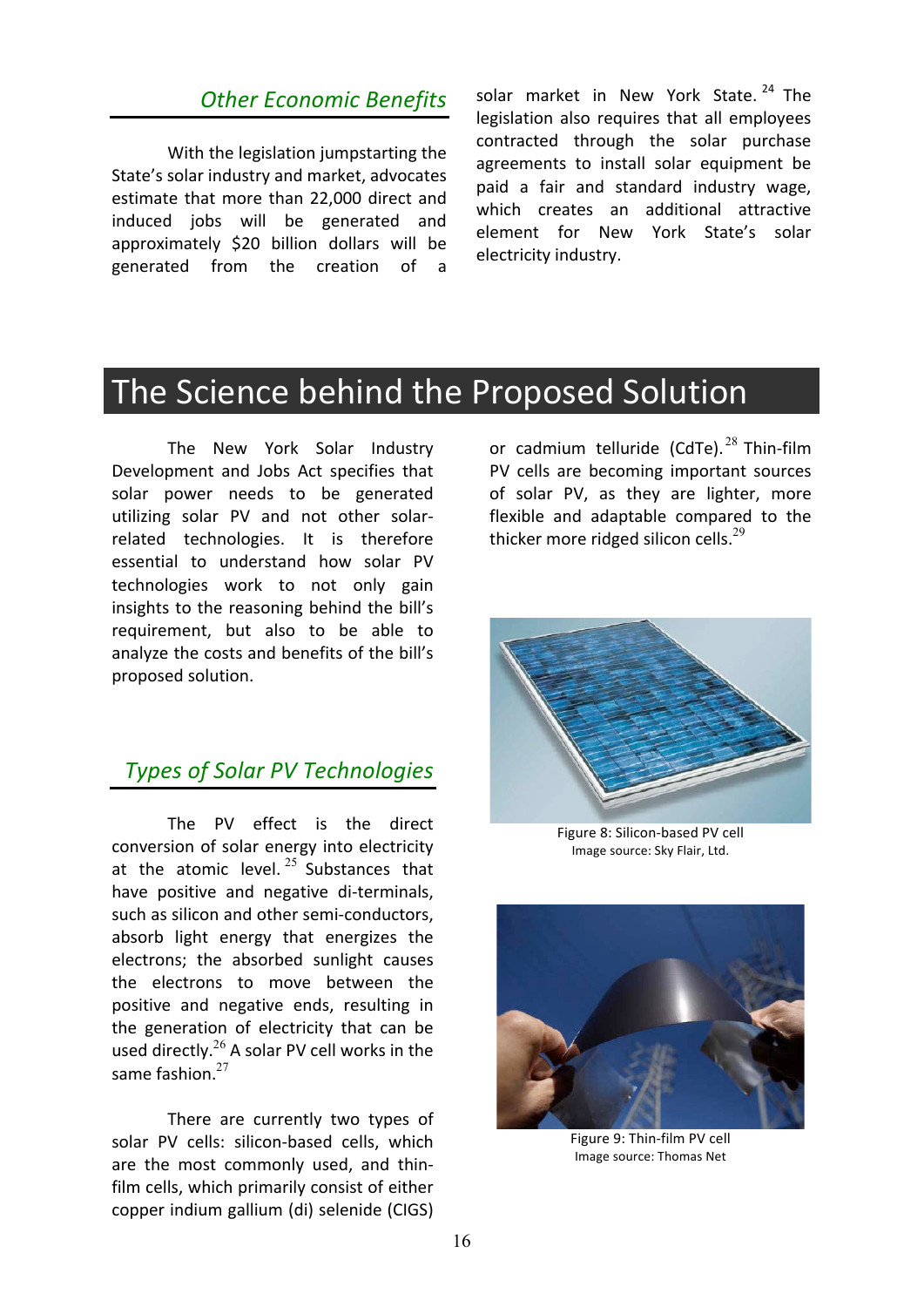## **Lifecycle of Solar PV Panels**

PV cells are produced by purifying and processing a semi-conductor such as polysilicon, which is processed from quartz (sand). $30$  Polysilicon is mixed with trace amounts of boron and phosphorous to create positively and negatively charged semiconductor material.  $31$  A block of polycrystalline silicon is then sliced into wafers, cleaned and placed in a phosphorus diffusion furnace to create a thin negatively charged layer. $32$  Each cell is electrically tested, sorted based on its current output, and electrically connected to other cells to form cell circuits for assembly in PV modules. $33$  The production of PV cells is the most energy intensive stage in its lifecycle, accounting for an energy usage of about 1,060 kWh/m<sup>2</sup> per PV panel. $34$ 

PV cell production generally consumes mineral materials such as aluminum, copper, glass, nickel, steel, and zinc, which are largely distributed throughout the Earth's crust. Silica, presently the primary raw material used

for PV cell production, is readily available in abundant supplies. Nevertheless, minerals such as cadmium, gallium, germanium, indium, selenium, and tellurium that are used in thin-film photovoltaic cells are less abundant, and are valued for their special properties without being incorporated with other materials. $35$ 

PV cells have a lifespan of 20-25 years on average; the actual panels experience wear and tear along with physical decay after approximately 10-20 years.  $36$  The PV panels are then decommissioned once they reach the end of their lifespan. The discharge of silicon based PV cells poses infinitesimal environmental concerns, and can be considered as construction waste: however, this is not the case with the disposal of other PV technologies, such as the thin film cells. Raw materials needed for thin film cells have intrinsic value, making their disposal cost ineffective and a cause of environmental and health concerns.<sup>37</sup>

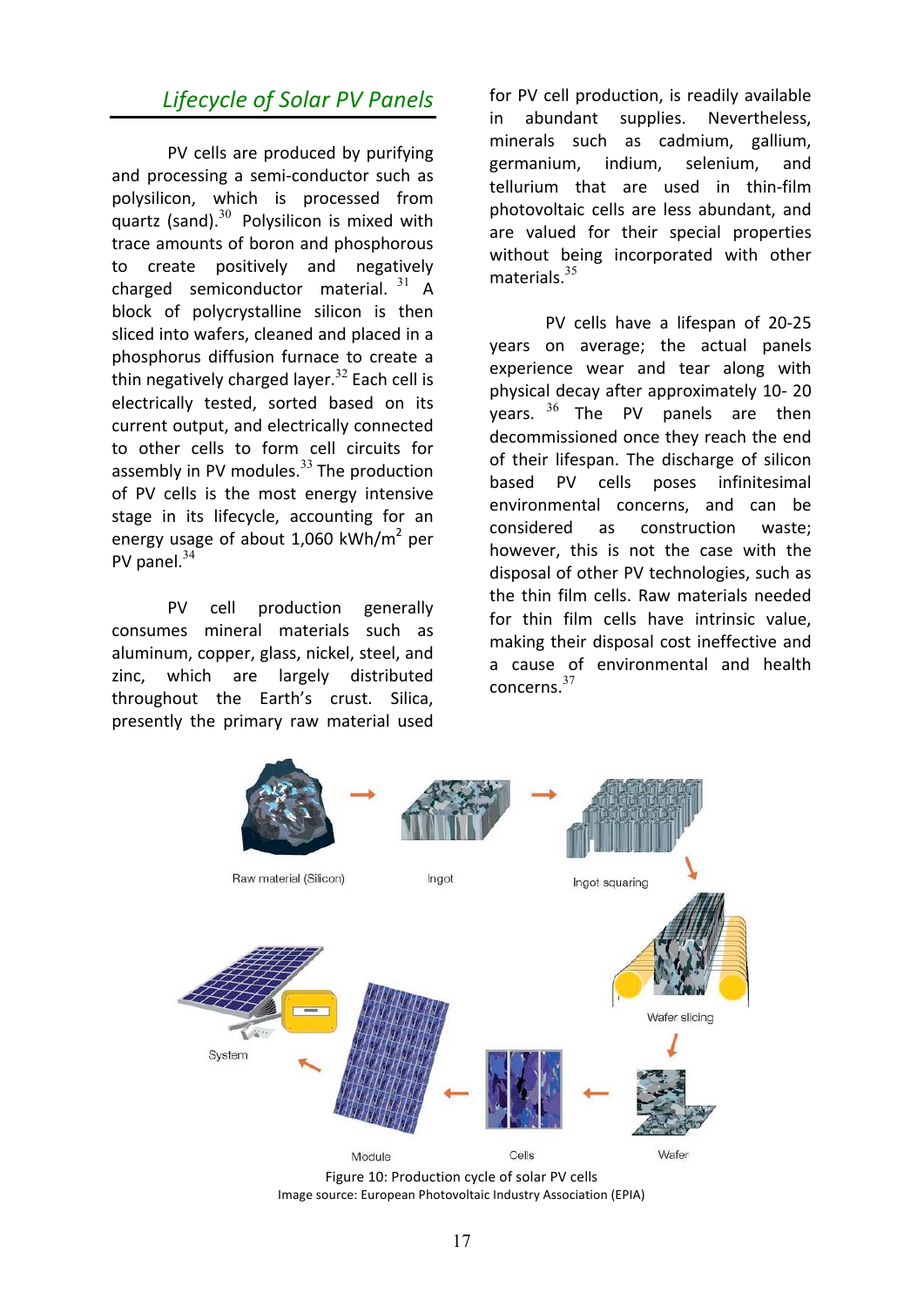# Solar PV in New York State

With an understanding of the PV technologies established, it is essential to examine how PV technologies will work within the context of New York State to assess the feasibility of the proposed solution.

## *Nature of NY State's Energy Demand*

Blackouts during the summer months can disrupt New York City's electricity supply and compromise the reliability of the state's electric grid. General trends in electricity demand patterns across the U.S. show that annual peak demand is driven by air conditioning loads during the summer time, especially around 3 to 4 pm local time. $^{38}$  Sudden peak electricity demand during the day overwhelms the entire electric grid and creates a blackout. The August 2003 blackout in New York was the most severe blackout in North American history, affecting an estimated 55 million people in the northeastern U.S. and eastern Canada. $^{39}$  As shown in Figure 13, 27% of New York's electricity is generated by nuclear power. During the blackout in August 2003, the lack of electricity forced all four of New York's nuclear power plants offline for safety reasons. Turning off these nuclear plants caused almost the entire State to lose power during the incident. 40

To resolve the problems of blackouts, solar PV is a logical power source for New York. While solar energy is known for its intermittent nature, which poses storage concerns at a high penetration  $\overline{e}$  level,  $41$  it is indeed this intermittent nature that makes solar PV suitable for New York. As New York's electricity demand pattern corresponds to that of the PV power output, New York would be able to benefit from solar PV's maximum output during its highest electricity demand hours.



Figure 11: PV output and normal electricity loads of a typical summer week Image source: "Evaluating the limits of solar photovoltaics (PV) in traditional electric power systems," **Energy Policy** 

### *NY)State's)Solar)Potential*

New York State possesses enough solar potential to fulfill the requirements proposed by the legislation. According to the National Renewable Energy Laboratory, New York State has a PV solar potential of approximately 4 to 5  $kWh/m^2$ per day. $42$  Furthermore, the recent New York City solar map released by The NYC Solar America City Partnership found that the square footage of rooftops in New York City suitable for PV module installations is 615 million square feet; this translates to 5.8 GW at peak production in New York City alone, accounting for 40% of the city's electricity demands at peak times.  $43$  This is well beyond the 5 GW required by the bill's initial solar PV output for the entire state. New York State's solar potential is further illustrated in Figure 12, where it is shown to have more solar potential than Germany, one of the leaders in PV energy in the world.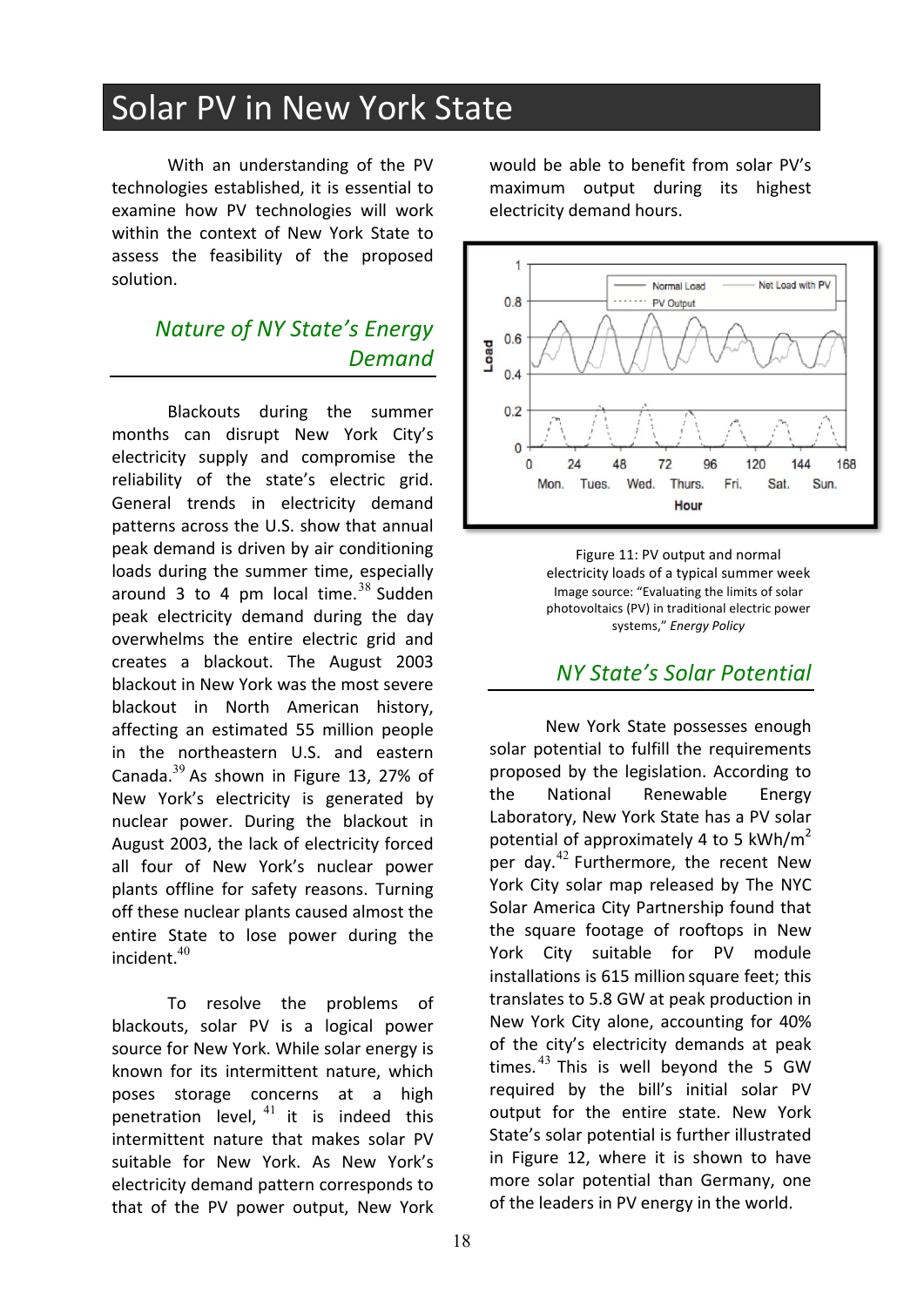

Figure 12: Comparison of solar potential between Germany and the U.S. Image source: Madville Times

## *Flexibility)of)NY)State's Electric arid*

In addition to having sufficient solar potential to realize the vision of the legislation, New York State's electric grid is also favorable to the introduction of PV as a substantial source of energy. New York State's own energy plan estimates that out of "distributed" (non-utility owned) renewable technologies; solar PV has the highest technical potential.<sup>44</sup>

The flexibility of the existing grid, which is determined by its mix of energy sources, is the largest factor affecting the success of PV integration. As shown in Figure 13, New York State generates electricity utilizing a combination of

energy sources, which enables the state to have a relatively flexible grid compared to other states that heavily rely on coal and nuclear to generate electricity. Traditional energy plants are restrained in their ability to scale back output for short periods of time; they need to produce electricity loads above a certain level to avoid significant economic penalties associated with shutting down the plants completely. Nuclear and coal plants are especially known to have such constraints. $45$  For a grid like New York's, which uses significant percentages of natural gas and hydropower, it is therefore cheaper to "scale back" when solar PV production is highest and thus reduce storage needs.<sup>46</sup>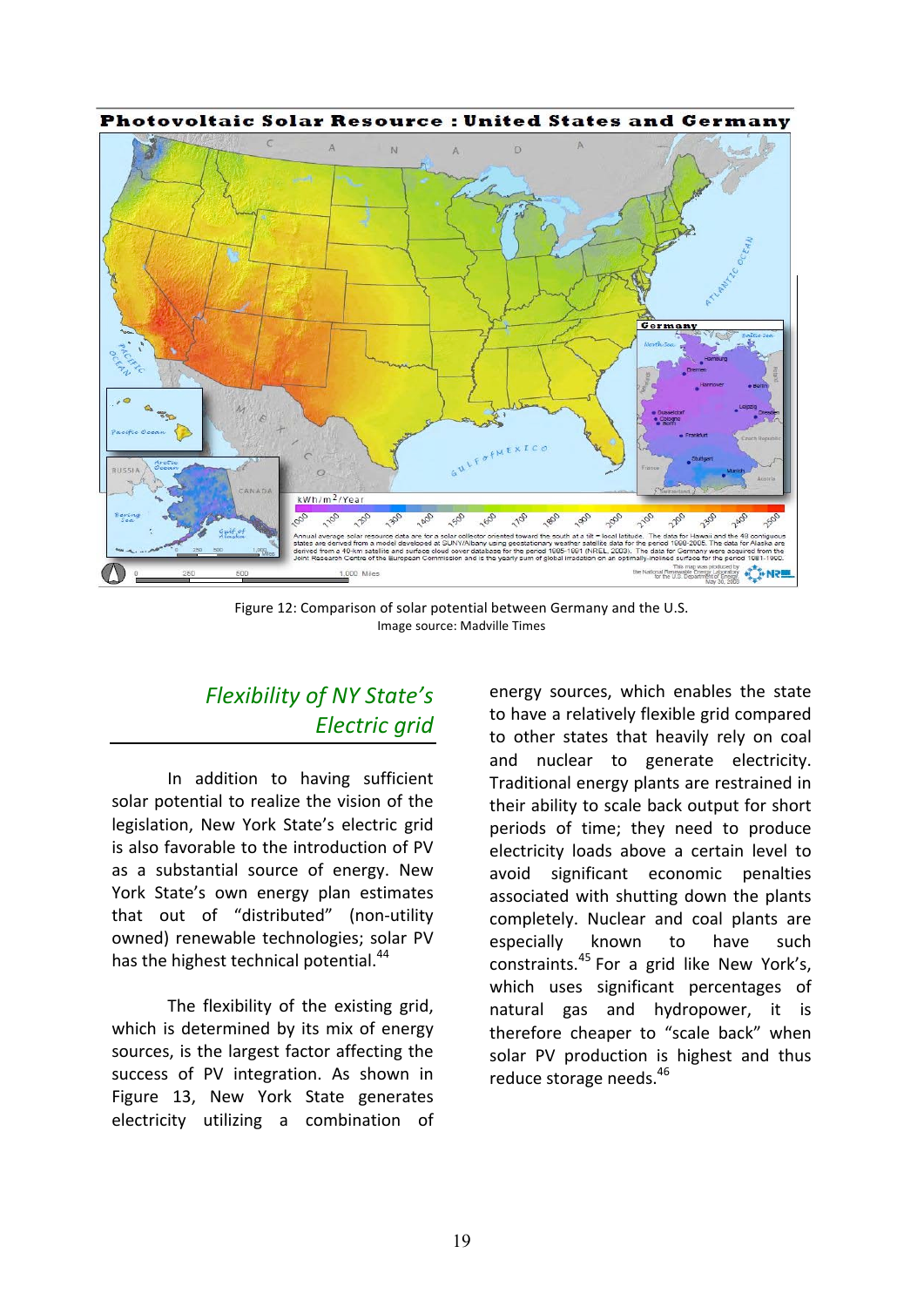

Figure 13: Electricity generation by fuel type in New York State, 2009 Image source: New York State Energy Research and Development Authority (NYSERDA)

## Analysis of the Proposed Solution

While New York's energy demand trends, electricity grid, and solar potential enable solar PV to be a favorable renewable energy source in the state, there are still financial, technical and environmental factors inhibiting the large-scale use of this technology. As this report assesses the bill from an environmental perspective, this section will place more emphasis on the environmental pros and cons associated with the proposed solution.

## **Financial Considerations for** Solar PV

Solar PV technologies are not the cheapest renewable energy option currently available. As shown in Table 1, other renewable energy sources, such as wind and hydroelectric power, all cost less to produce per kW/hour. Controversy over the role of subsidies has also led

others to argue that the current cost of solar PV and the solar price's decreasing trajectory was due to subsidy policy. Of course, fossil fuels have long received a variety of tax expenditures that have kept its price subsided as well.

The bill also places a financial and regulatory burden on New York State's public and private electricity suppliers. The regulatory provisions of the Act command the purchase of a set and increasing amount of SRECs, and the management and oversight of the Solar Alternative Compliance Payments will serve to keep them higher than the cost of purchasing solar PV.

Nevertheless, it is believed that increasing investments in PV will lead to decreasing in costs of solar PV systems and electricity generation; higher efficiency PV modules will reduce system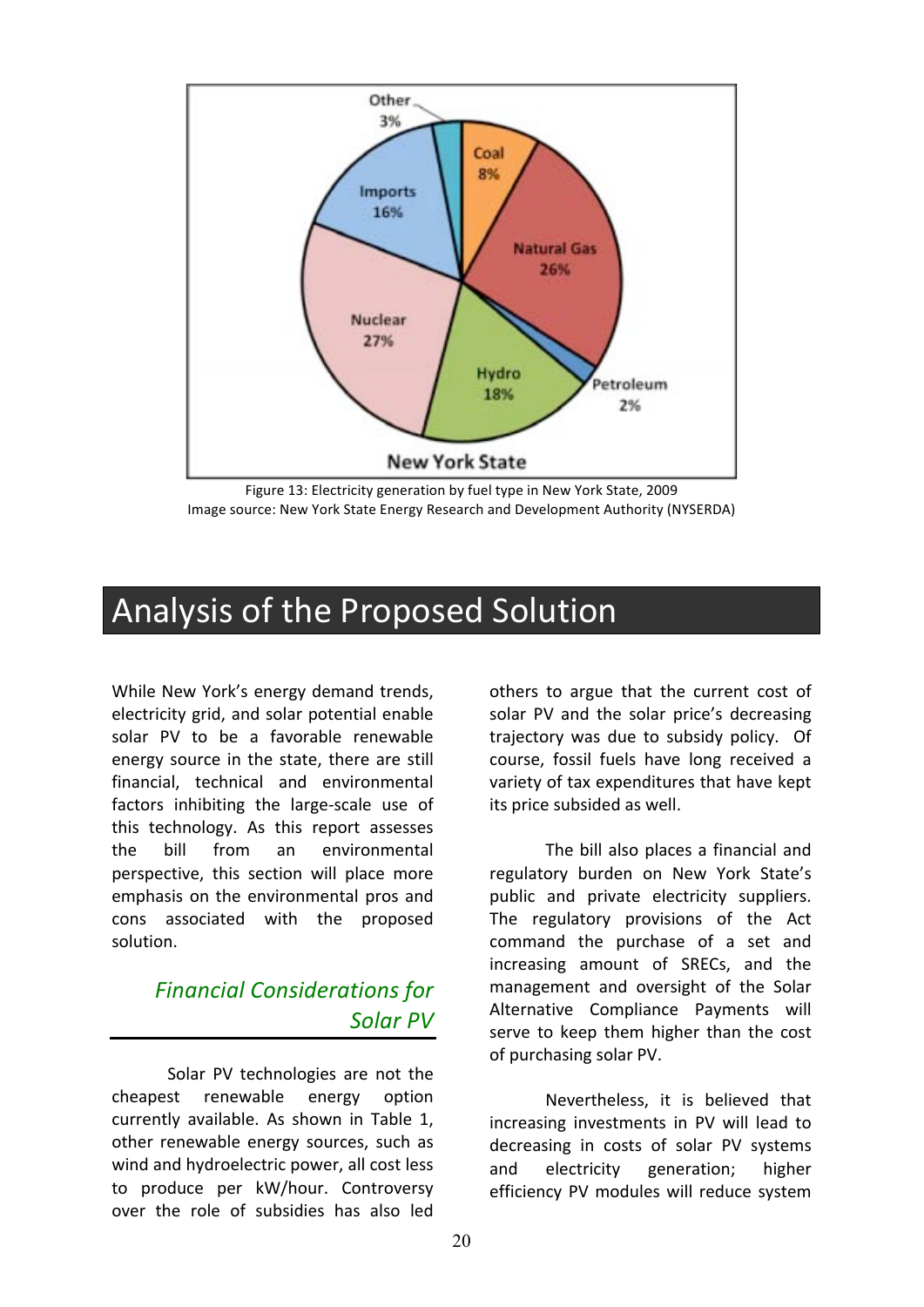costs.<sup>47</sup> Compared to current coal-fired plants' efficiency of 33%, most solar PV modules have approximately a 9%–12% efficiency range, and commercial thin-film PV modules have reported a 10.1% stabilized efficiency. Meanwhile, laboratory tests have reported efficiency of up to 41% as long as investments in solar continues to grow. <sup>48</sup> While coal's efficiency is achieved at a very high environmental cost owing to numerous GHG emissions, solar PV technologies are

not subjected to these environmental concerns.<sup>49</sup> Proponents of solar PV also argue that because PV power is generated on-site, the technology is indeed costefficient since distribution losses are avoided. For instance, companies such as General Electric, convinced of the medium and long-term potential of solar PV generation, have also openly supported the Act because it rewards their investments in PV technology.

| <b>Technology</b> | Cost kW/h | <b>Water use Impacts</b><br>kg/kWh |                             |
|-------------------|-----------|------------------------------------|-----------------------------|
| Photovoltaic      | \$0.24    | 10                                 | Toxins - minor              |
| <b>Wind</b>       | \$0.07    |                                    | Visual-minor                |
| Hydro             | \$0.07    | 36                                 | Ag/River displacement       |
| Geothermal        | \$0.048   | 78                                 | Seismic activity, pollution |
| Gas               | \$0.05    | 12-300                             | Major                       |
| Coal              | \$0.042   | 78                                 | Major                       |

Table 1: Comparison of costs, water resource usage, and environmental impacts of renewable energy sources Data source: "Assessment of sustainability indicators for renewable energy technologies" Renewable and Sustainable Energy Reviews

## **Technical Considerations for** *Solar)PV*

Presently, PV's largest technical disadvantage is the storage considerations it poses. While the level of PV energy proposed (2.5% of the State's electricity sales by 2025) will not represent storage concerns due to the flexibility of the existing grid, current technologies do not meet the needs that will occur at higher levels (20-50% of the State's generated electricity) in the future. Battery technologies, hydro storage, and Compressed Air Energy Storage (CAES) are examples of the storage technologies that need to be improved, especially to compensate for New York's lower levels of insolation compared to other states. $50$ This will only occur if innovation, driven

by market investment in solar PV, is stimulated by this Act.

Besides storage concerns, there are also various technological feasibility issues associated with solar PV technologies. First, the bill falls short of addressing the much needed improvements in infrastructure to effectively integrate solar energy into New York's electricity grid system. Second, the installations of solar PV panels are not always easy to design due to the movement of the sun throughout the day; the appropriate mounting direction of PV panels will need to be determined somehow at the time of installation. There are also seasonal variations in PV production. While solar PV is expected to fit well with the general summertime electricity demand patterns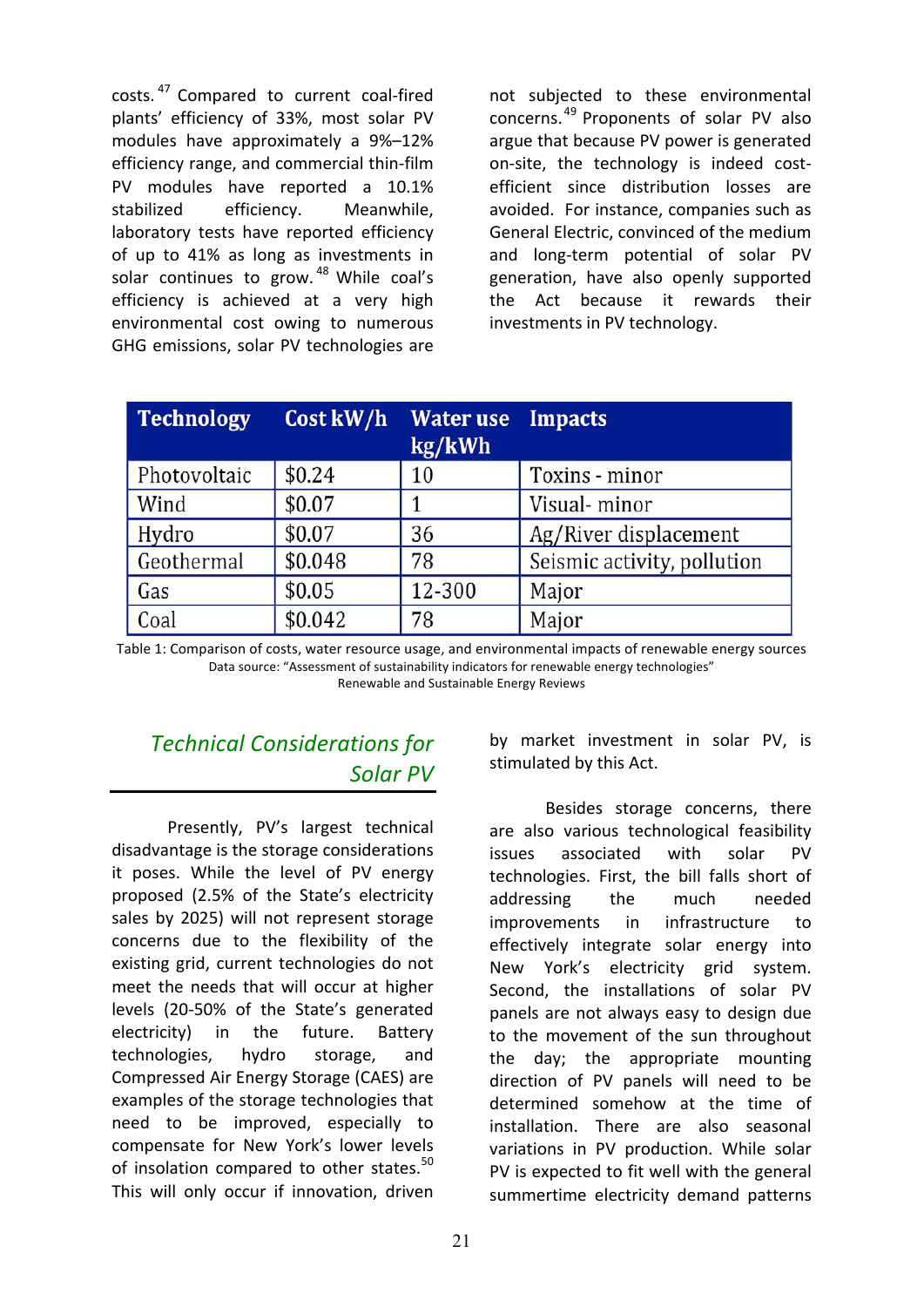at low penetration levels, it remains unclear how PV output will interact with the rest of the State's electricity system during non-summer seasons and when PV achieves growing penetration levels.  $51$ Decline in PV cell electricity generation capacity when the cells are overheated and intermittency due to weather changes have also been controversial issues of technological viability.<sup>52</sup>

Conversely, PV technologies enjoy the technical benefit no other renewable energy source does: the capacity of being multi-scalable. Solar PV is the only renewable energy source that can be reliably integrated into an existing grid from installations of any size.

## *Environmental)Considerations)* for Solar PV

Solar PV's main environmental benefit is its small carbon footprint in comparison to other electricity generation technologies (see Figure 14). PV cells' carbon dioxide emissions are associated with its production, which is the most carbon-intensive phase of their lifecycle: they do not emit any carbon dioxide when generating electricity. Comparatively, PV generates considerably less life-cycle emissions per GWh than most fossil fuel based electricity generation technologies; approximately 89% of carbon dioxide emissions attributed to fossil-based electricity generation could be prevented through solar PV electricity generation. $53$ Moreover, PV cells' energy payback time is projected to be 8.3 years, which is a relatively short time period compared to their average lifespan of 20-25 year.<sup>54</sup> By generating 2.5% of New York's electricity with solar PV, fossil-related GHG and pollutant emissions will be reduced, which will be discussed in details in the following section.

Despite the benefits discussed above, there are several heath, environmental and safety concerns associated with the byproducts of PV cell production and decommission. A number of toxic byproducts are generated during both the production of silicon-based and thin film PV cells. Crystalline silica and fume silica generated from producing silicon-based cells can cause scarring within lung tissues if inhaled. Cadmium products generated from thin film PV cell production are suspected carcinogens. In addition to various toxic, flammable, and explosive byproducts, PV cell production also creates harmful emissions, including carbon dioxide (CO<sub>2</sub>), sulfur dioxide (SO<sub>2</sub>), and carbon chloride gas, which are all greenhouse gases, and silicon dioxide  $(SiO<sub>2</sub>)$ , which can contribute to the development of bronchitis and lung cancer over time.  $55, 56, 57$  Furthermore, nitrogen trifluoride (NF<sub>3</sub>) used in cleaning PV reactors during the production process is also categorized as a potent GHG by the IPCC, with a global warming potential 12,300 times greater than that of  $CO<sub>2</sub>$ compared over the duration of 20 years.  $58, 59$  NF<sub>3</sub> can also cause asphyxiation especially from the toxic fumes emitted when burned or reacted.

The decommissioning and recycling of solar panels can also cause health and environmental risks if the materials are not disposed of properly. Due to the time lapse of 20-25 years between PV production and waste generation, it is estimated that by 2020, there will be 35,000 tons of PV related waste.  $60$  It is thus crucial to identify effective disposal and recycling systems for heavy metals used in PV cells before our current round of PV investments become solar wastes. For instance, the assembling of cells currently employs the use of solders, which may contain lead; lead is also used in PV wire coating, posing potential concerns if protocols on safe handling are not followed.  $61$  While the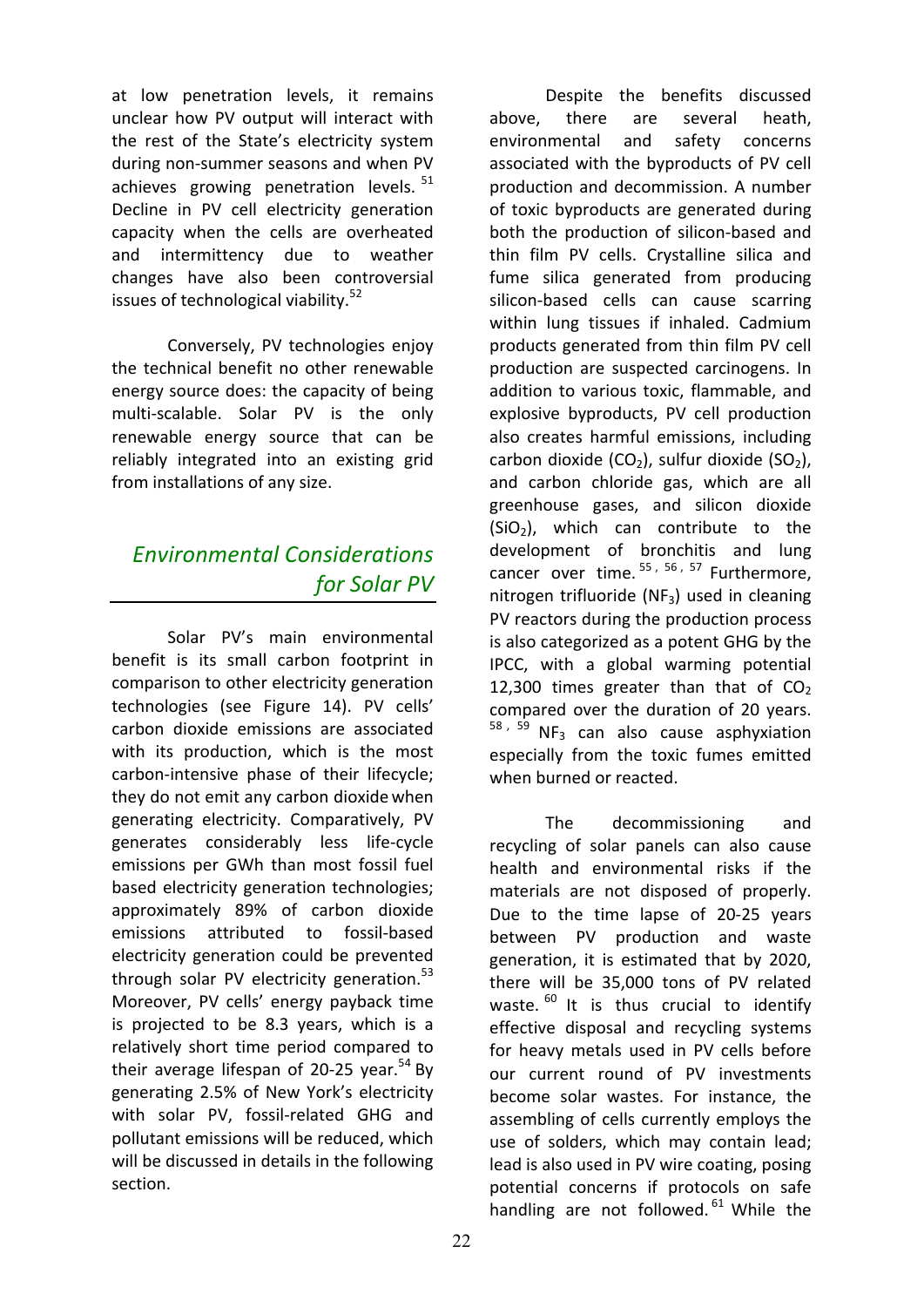lead used in solar PV wiring is not specific to PV production and can be replaced by less toxic materials, safe recycling efforts of the materials used in PV modules will be imperative as PV scales up as envisaged in the bill. It is important to note that the bill does not include any plan for disposal of PV cells at the end of their lifecycle; as PV capacity expands and volume of related waste increases over time, PV disposal and recycling is likely to become a larger issue.

To decrease the negative impacts associated with PV disposal and recycling, thin film PV cells, PV paints and other technological innovations in PV module components are being developed to increase solar PV's applicability and efficiency, as well as to reduce production costs.<sup>62</sup> Several research institutions are

also exploring organic raw material, such as carbon-based compounds, to replace silicon and even thin film based cells. These compounds provide a potential solution for environmental concerns, and are lighter and more flexible.<sup>63</sup>

Lastly, the installation of 5GW solar PV generating capacity in New York State will have a physical footprint. This has been calculated to be lower in New York than in many other states because of the density of the state's energy allocation, as well as the availability of low-impact sites like brownfields and urban  $roots.<sup>64</sup>$ 



**Electricity Generation by Fuel Types** 

Figure 14: Lifecycle CO<sub>2</sub> emissions from different electricity generation technologies (unit: g CO<sub>2</sub>/kwh) Image source: Stanford Alumni Association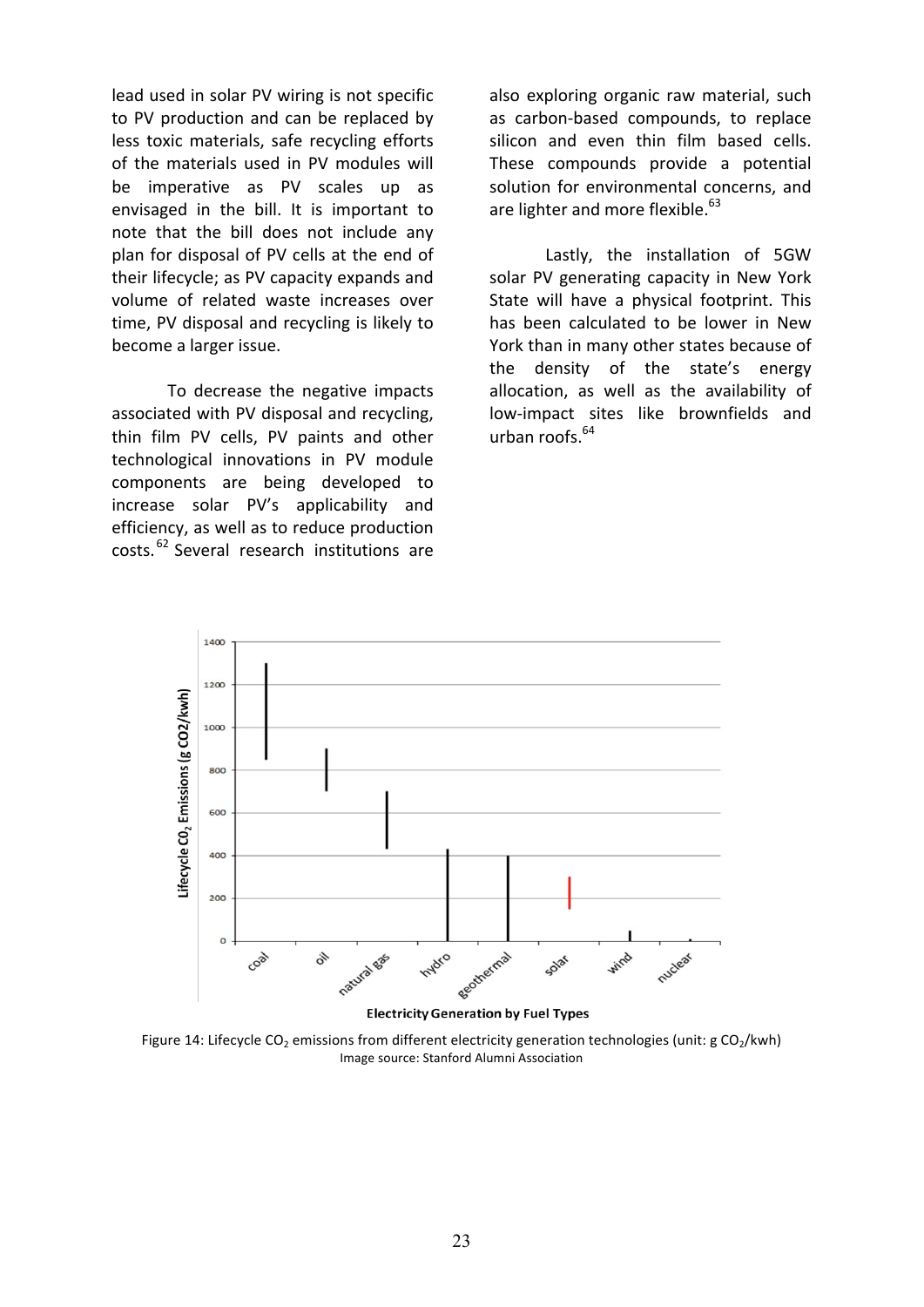# Measuring Success of the Proposed Solution

To measure the success of the bill's proposed solution in terms of environmental impacts, one should consider at the very least the extent that fossil-fuel emissions and ecological damage are reduced, and the net environmental impact associated with the lifecycle of solar PV systems.

## *Measuring Reduction in Fossil-Fuel)Emissions)– GHG)and)Air)Pollutants*

The 2007 State Greenhouse Emissions Inventory and Forecasts developed by the NYSERDA estimated that the generation of 57,187 GWh using coal, petroleum and natural gas is responsible for 54.23 million tons of GHG emissions.  $^{65}$  Solar PV electricity generation target of 5,000 MW installed capacity, as set out in the bill for 2025, equates to a reduction of around 5.26 million tons of GHG emissions (estimations are based on 4 hours of electricity generation of the installed solar capacities and past GHG emissions in  $CO<sub>2</sub>$ equivalent.). In addition to GHGs

emissions, one should also monitor the amount of relevant air pollutants released into the biosphere as shown in Table 2, including, nitrogen oxides (NOx), sulfur oxides (SOx), carbon monoxide, and particulate matter (PM).

One could look to the U.S. Environmental Protection Agency (EPA), NYSERDA, as well as New York State's Department of Environmental Conservation (NYSDC) for data relating to these emission indicators. EPA is the institution responsible for estimating the national GHG emissions as well as providing guidance, tools and emissions factors for the preparation of GHG inventories at the state and local level. 66 Moreover, EPA provides emission data of several chemicals and gases regulated by the EPA and state and local environmental agencies through the National Emissions Inventories.  $67$  At the state level, the NYSERDA is responsible for elaborating the State's GHG inventories, while the NYSDEC is liable in monitoring other pollutant emissions regulated by the Clean Air Act.<sup>68</sup>

|                          | <b>Amount of Air Pollutants</b> | <b>Amount of Air Pollutants</b> |
|--------------------------|---------------------------------|---------------------------------|
|                          | <b>Emitted due to New York</b>  | <b>Avoided by Generating</b>    |
|                          | <b>State Electricity</b>        | 2.5% of New York State          |
|                          | Generation in 2005 (tons)       | Electricity using Solar PV in   |
|                          |                                 | 2025 (tons)                     |
| Nitrogen oxides (NOx)    | 64,635                          | 6,169                           |
| Sulfur oxides (SOx)      | 191,262                         | 18,225                          |
| Carbon monoxide (CO)     | 10,456                          | 998                             |
| Fine particulate matter  | 11,871                          | 1,133                           |
| (PM2.5)                  |                                 |                                 |
| Particulate matter up to | 16,395                          | 1,565                           |
| 10 micrometer in size    |                                 |                                 |
| (PM10)                   |                                 |                                 |

Table 2: The amount of pollutant emissions emitted as a result of New York State's electricity generation in 2005 and could be avoided by generating 2.5% of New York State's electricity using solar PV in 2025. Data source: NYSERDA and U.S. Energy Information Administration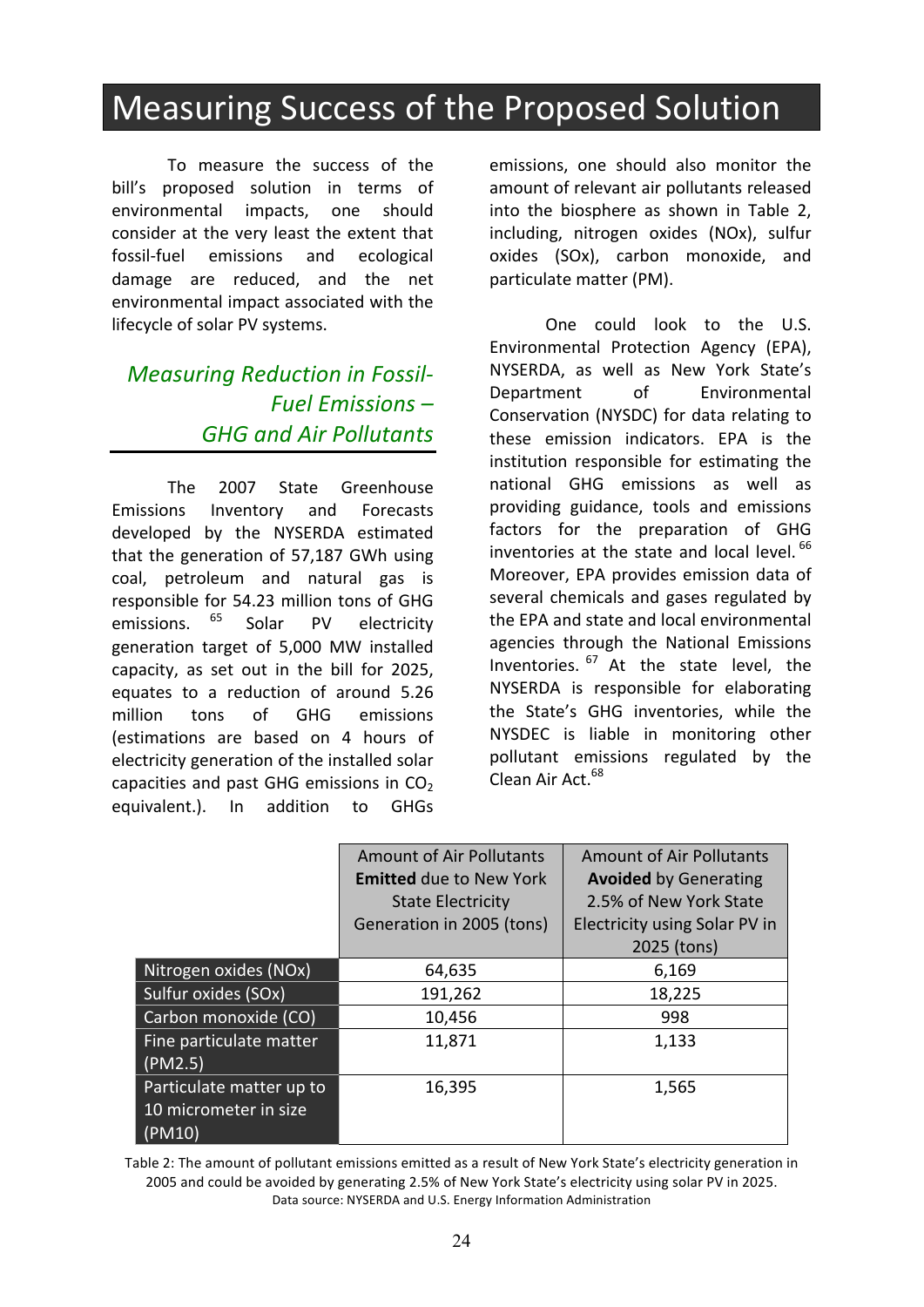

Figure 15: Comparison of greenhouse gas emissions associated with electricity generation in 2007 and 2025, accounting the passage of the bill.

Data source: NYSERDA, Vote Solar, and U.S. Energy Information Administration



Figure 16: Comparison of pollutant emissions associated with electricity generation in 2007 and 2025, accounting the passage of the bill. Data source: U.S. EPA, Vote Solar, and U.S. Energy Information Administration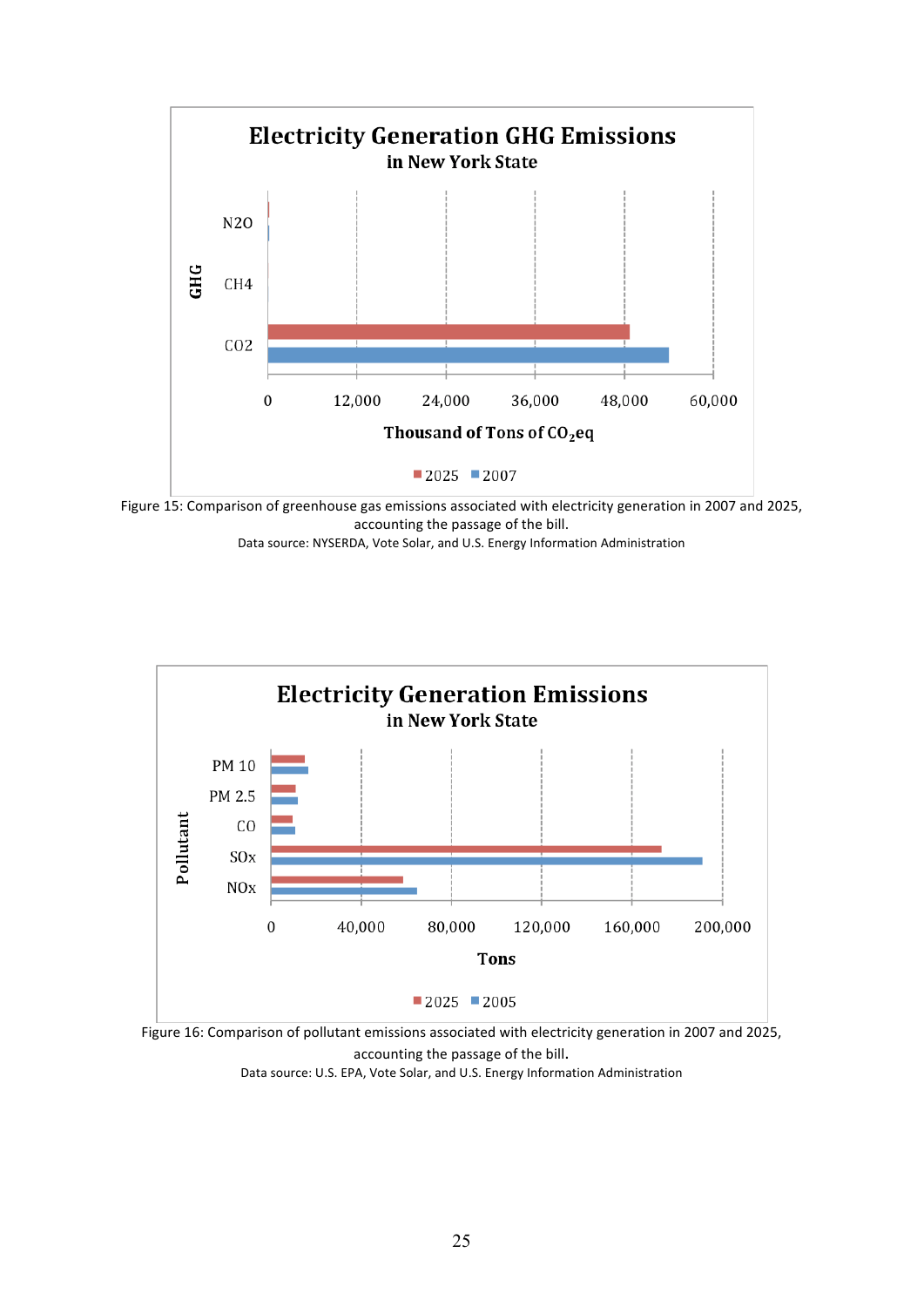## **Measuring Reduction in** *Ecological)Damage*

Measuring the reduction in ecological damage attributing to the bill is however less straightforward and perhaps, more challenging, primarily due to lack of systemized indicators. For ecological damage caused by fossil fuel extraction, we could derive indicators from several federal reports. Recognizing the impacts extractive activities have on ecosystems, the National Environmental Policy Act (NEPA) requires federal agencies to incorporate environmental consideration in their planning and decision-making. Federal agencies are thus obligated to submit Environmental Assessments and Environmental Impact Statements, where environmental footprints of different activities are documented.<sup>69</sup> Moreover, the Superfund program, established by the Comprehensive Environmental Response, Compensation, and Liability Act (CERCLA) of 1980, is also responsible for damage assessment and registration of affected areas on the National Priority List.  $70$ Examples of ecological damage indicators to look for in these environmental statements include surface of soil contaminated, volume of water polluted. and number of individual per species dead or damaged.

However, there are no specific indicators that can readily measure the bill's progress with respect to decreasing ecological damage related to fossil fuel *consumption*. Rather, indicators have to be extrapolated from information provided by a range of environment impacts published by the EPA. It is therefore necessary to systematize information supplied by environmental statements and environmental emergency responses to define concise indicators that evaluate ecological damages. It is also crucial to develop models with which the local effects of ecological damage can be extrapolated from available national data, as it may be too costly to collect data locally.

Moreover, besides the lack of specific indicators measuring ecological damage, there is also difficulty in correlating ecological damages induced by electricity generation in New York because the state procures fossil fuels from various internal or external markets, depending on the fluctuations of their prices. However, with the help of mathematical models, the decreasing impacts of electricity generation based on coal, oil and natural gas could be inferred by considering the relation between the state's size and the millions of MWh generated with solar energy rather than fossil fuels.

## **Measuring Net Environmental** *Impacts of using Solar PV*

Lastly, it is important to note that the manufacture of PV cells also have associated environmental impacts. as previously discussed. To estimate the net result of changing the State's energy consumption mix, issues related to the life cycle of PV cells should be considered along with the environmental problems addressed by the bill.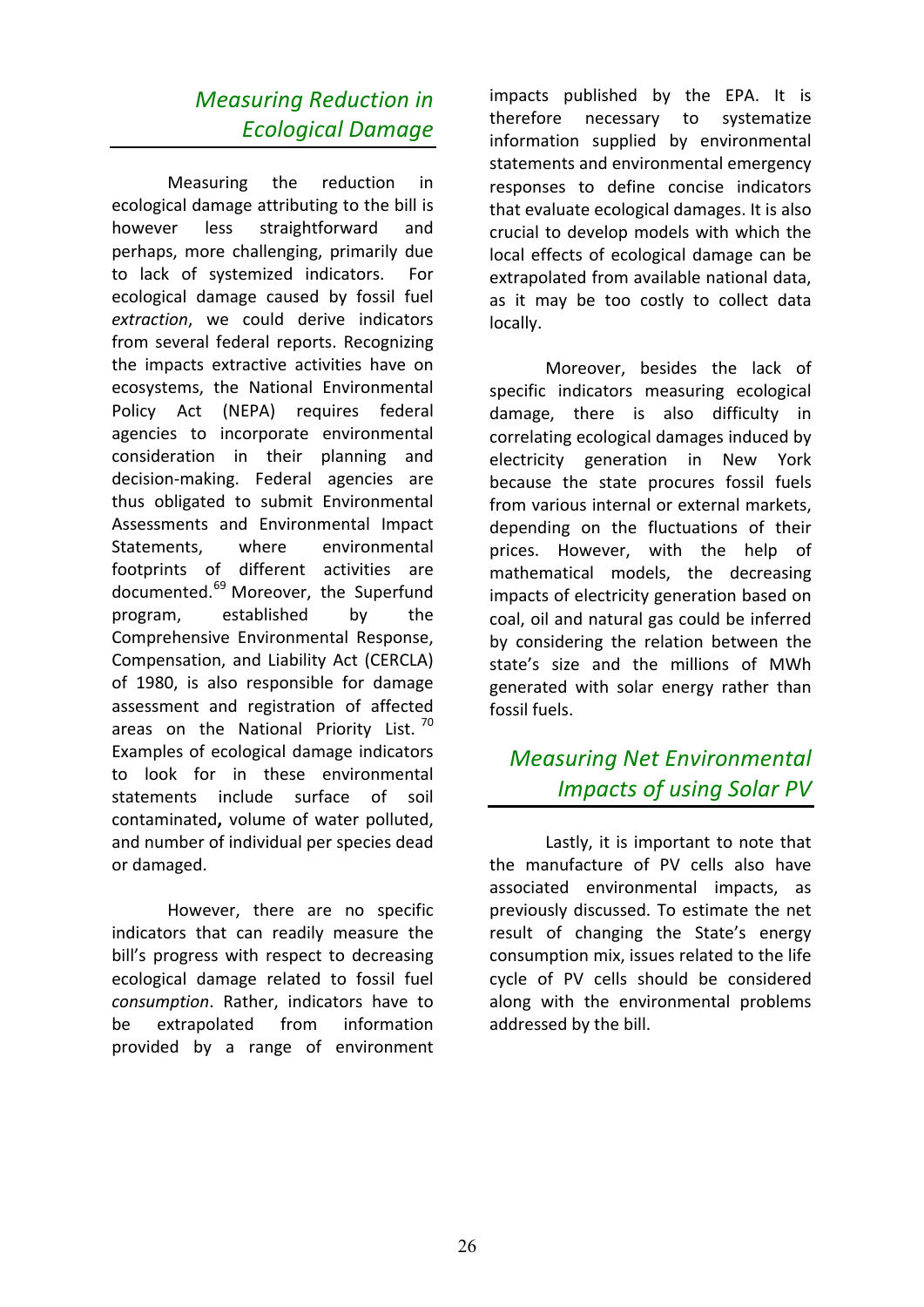

# **CONCLUSION: A FIRST STEP TOWARDS A MORE SUSTAINABLE ENERGY FUTURE IN NEW YORK**

The New York Solar Industry Development and Jobs Act of 2011 aims to alter New York State's current fossil-based energy consumption trajectory through a market-based approach to boost the state's development and investments in solar PV, a clean and renewable energy source. Through the creation of a statewide solar marketplace, the legislation seeks to procure 2.5% of the state's electricity from solar PV production by 2025.

It is important to recognize that converting 2.5% of the electricity generated in New York State to solar will not comprehensively solve the environmental problems behind fossil fuel consumption. Nevertheless, it is not the bill's ambition to single-handedly tackle these environmental problems; rather, the bill's intent is to steer the state's energy consumption patterns towards a more sustainable direction. In requiring the generation of electricity from a renewable energy source that is suitable to the state's infrastructure, the bill addresses the root of environmental problems identified in this report by reducing the consumption fossil fuels, even if the reduction is tiny. The transition process must start somewhere, and a modest step like this one can allow for midcourse corrections and fine tuning before we toward wider implementation. Furthermore, the legislation proposes to solve today's environmental problems with a market-based approach, which is expected to exhibit the snowball effect the state's renewable energy investments in the future. While the controversies and scientific uncertainties surrounding solar PV might be valid, it is pertinent to assess solar PV against other energy options. Solar PV is not only an investment that affords impressive environmental benefits compared to other renewable energy sources, but is also one of the most compatible renewable energy options with New York's current electricity infrastructure. While the proposed 5GW of electricity by solar PV may seem insignificant to the state's energy consumption at large, it represents one of the first steps that New York State is taking towards a more sustainable energy future.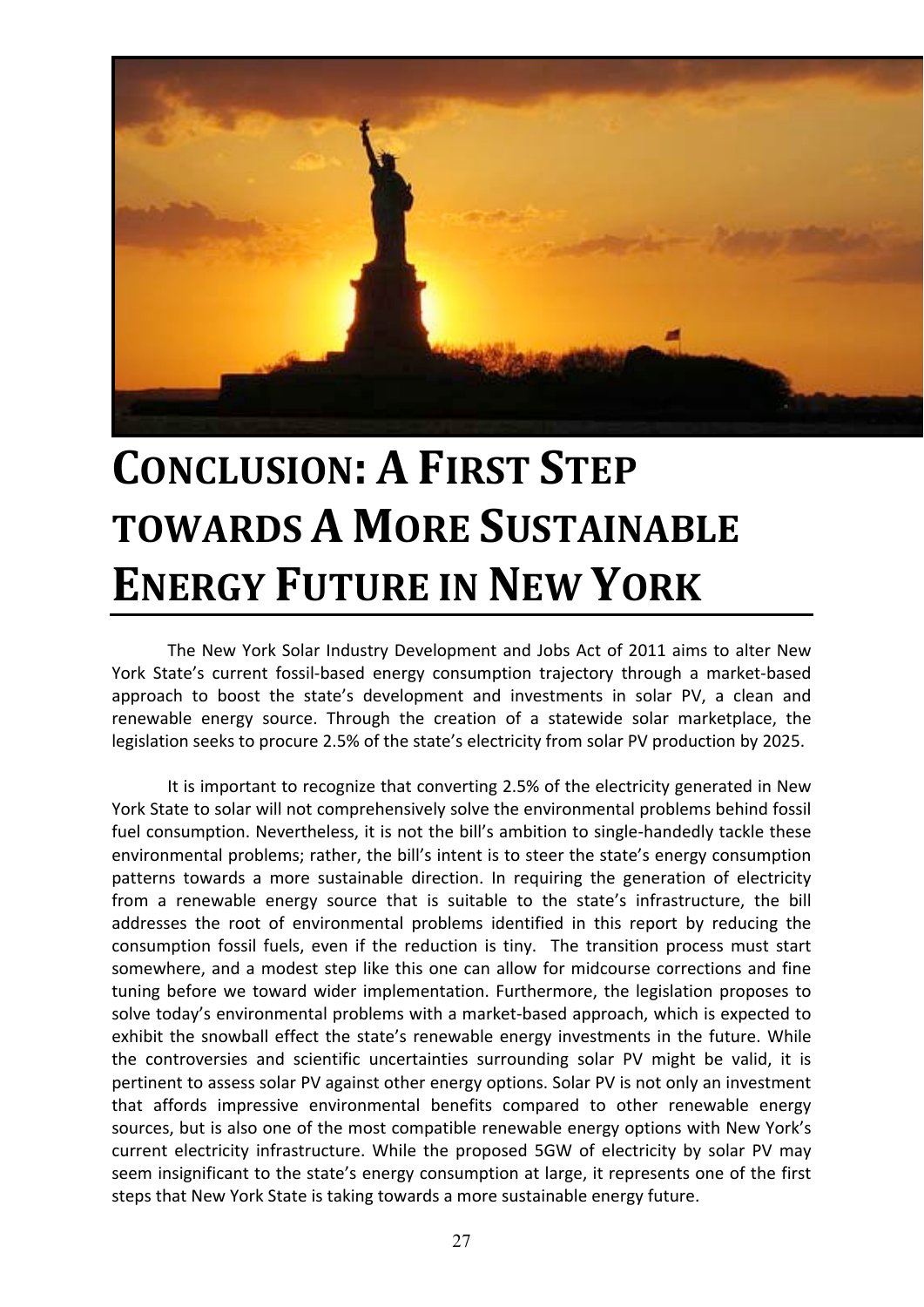## Appendix: Detailed Summary of the Act

#### AO5713B: New York Solar Industry Development and Jobs Act of 2011

#### **Bill Overview**

The New York Solar Industry Development and Jobs Act of 2011 will stimulate the growth of the solar industry in New York State. The legislation requires retail electric suppliers, the Power Authority of the State of New York and the Long Island Power Authority to purchase Solar Renewable Energy Credits (SRECs). A SREC equates to the green benefits that come from producing and using one megawatt-hour of solar powered electricity instead of one megawatt-hour of energy produced through fossil fuel combustion.<sup>71</sup> The SRECs purchased will account for a determined percentage of total electric sales. The percentage of SRECs purchased would increase annually from 2013 until 2025 at which point New York State would be fulfilling 3% of its total electricity usage with solar energy.<sup>72</sup>

#### **Section-by-Section Summary of A05713B**

#### **S.1 Legislative Intent and Purpose:**

The New York Solar Industry Development and Jobs Act of 2011 aims to boost solar energy industry and market development in New York State. The act intends to increase the demand for and generation of sustainable energy, create jobs, reduce the long-term costs of generating electricity, and make the existing electricity delivering grid more reliable. Within this framework, New York will be among the world's top producers of clean energy, drawing positive attention from the global community and significant investment to the State.

#### **S.2 Short Title:**

New York Solar Industry Development and Jobs Act of 2011

#### **S.3:(**

This proposed legislation introduces a relationship between solar energy generators and retail electric suppliers. A solar energy generator is any individual or business that owns and operates a photovoltaic device, which convert solar radiation directly into electricity and are one of the world's fastest growing solar electricity generation technologies. A retail electric supplier refers to an entity that sells electricity to consumers; a supplier can also be a distributor of solar energy.

The New York Solar Industry Development and Jobs Act would require that retail electric suppliers, starting in 2013, purchase SRECs amounting to 0.15% of its total electric sales; this percentage will increase annually to 3.00% in 2025 except when a supplier's annual expenditures on SRECs exceed 1.5% of its annual retail electricity revenues. If this is the case, its annual requirement for SRECs will stay at 1.5% of its total annual expenditures for subsequent compliance years until the supplier's spending on SRECs falls under 1.5% once again. The legislation allows complying suppliers to bill their customers a flat rate of \$0.39 per month to compensate for the supplier's SREC expenses.

If a retail electric supplier fails to meet their SREC obligation, they will make Solar Alternative Compliance Payments. These compliance payments are priced higher than SRECs to encourage retailers to purchase solar credits instead of making the alternative payment. All revenue from the compliance payments will be invested in the solar industry to increase the future supply of SRECs.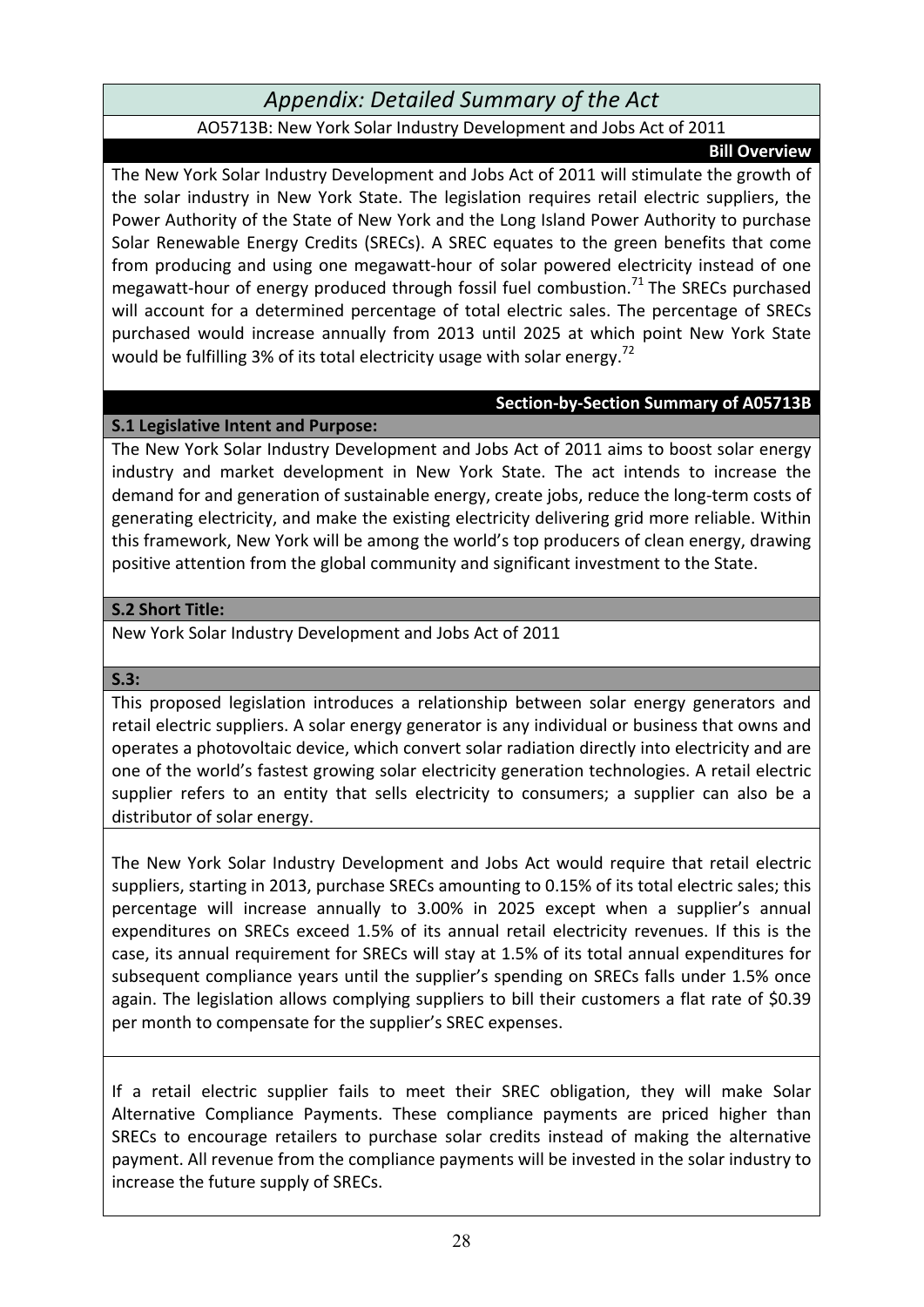The bill directs suppliers to acquire SRECs from different size generators. At least 20% of suppliers' SRECs will be procured from small solar power generators (i.e., individuals who have installed photovoltaic cells on the roof of their house) and 30% from any sized solar generators (i.e., farms that installed photovoltaic cells on different structures) to stimulate demand for solar at these scales and ensure broad investment and participation in the state's solar industry. The bill also stipulates that suppliers produce separate plans for purchasing SRECs from different size generators. The solar purchasing agreements between suppliers and solar power generators will last fifteen years, and electricity distributors will pay a tariff to small solar generators. The rate of the tariff will consider solar industry expenditure differences between varying market segments (personal, small business, notfor-profit), the cost of solar equipment and existing federal incentives that favor small solar electricity generators. The bill also requires that all employees contracted through these solar purchase agreements to install solar equipment be paid a fair and standard industry wage.

Beginning in 2014, each retail electric supplier will submit an annual report of its progress to the legislation's success. This report will include:

- 1. The number of megawatt hours of solar energy sold to New York State energy consumers
- 2. The number of SRECs associated with the aforementioned energy
- 3. The number of Solar Alternative Compliance Payments made
- 4. The annual electricity sales revenue and the amount of money spent on SRECs
- 5. The number of SRECs purchased from small, medium and large solar power generators!
- 6. The number of SRECs acquired through the devised solar purchase agreements
- 7. The monetary amount of tariffs paid to small solar energy generators

#### **S.4:(**

The New York State Solar Industry Development and Jobs Act also establishes a relationship between solar energy generators and the Power Authority of the State of New York, a public corporation acting as an electricity provider (New York Power Authority, 2011). This public authority will be subject to similar obligations under this legislation as its retail electric supplier counterparts. A key difference, however, is that the Power Authority of the State of New York's annual SREC purchasing obligation will be initially set at 0.33% of its total annual electricity sales and increase annually to 3.5% in 2025. Additionally, this public authority is not allowed to meet its annual percentage obligations by making Solar Alternative Compliance Payments.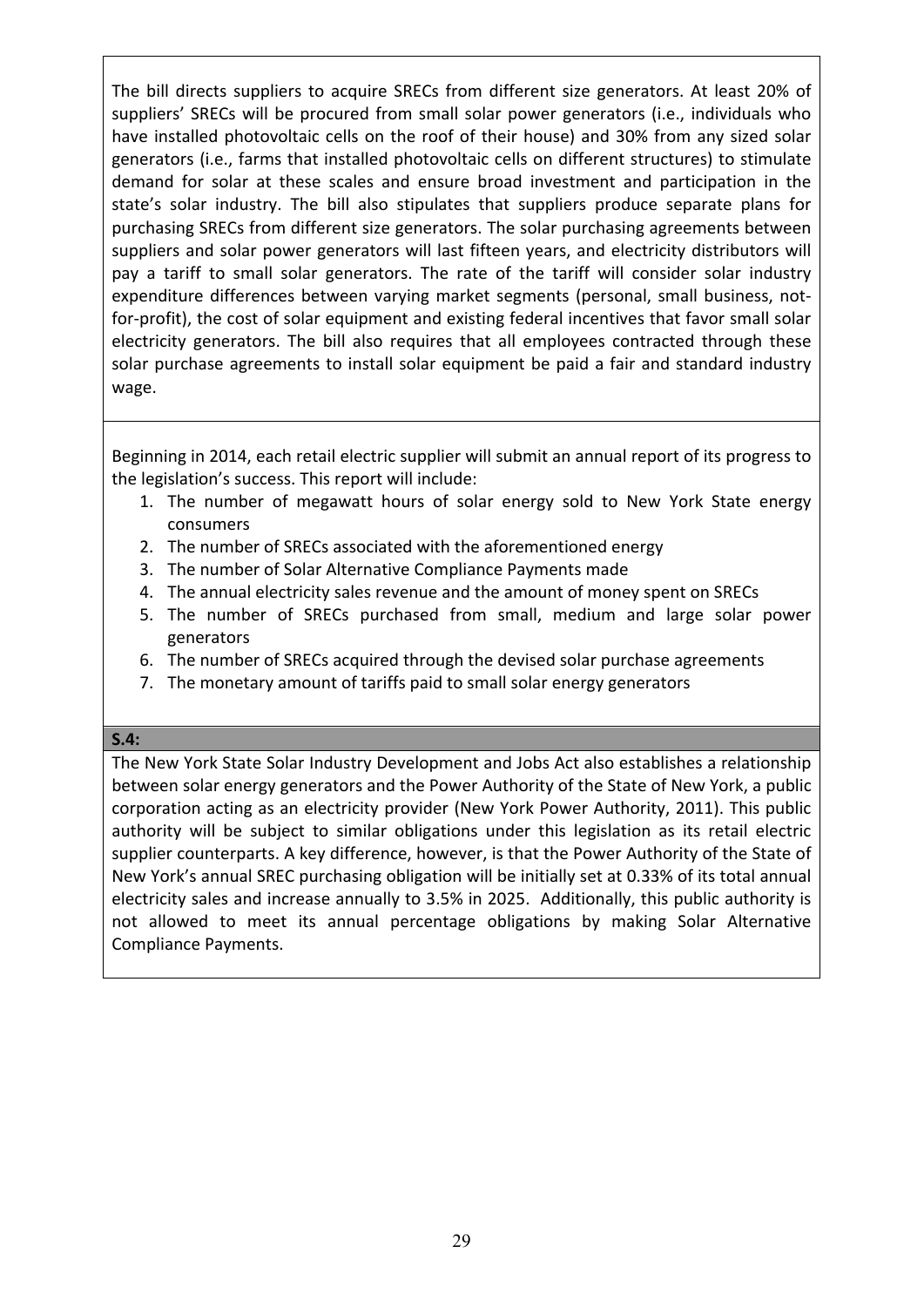The Power Authority of the State of New York will release solicitation plans and solar purchase agreements similar to the ones devised by retail electric suppliers. These plans will be submitted to the Comptroller, Governor, Speaker of the Assembly, temporary President of the Senate, and Chairs of the Senate and Assembly Energy Committees for review. Beginning in July 2014, the Power Authority of the State of New York will also submit annual reports to the aforementioned parties. This report will detail the public authority's progress in procuring SRECs by including the following:

- 1. The number of SRECs purchased to meet annual obligations
- 2. The number of SRECs purchased from small, medium and large solar power generators
- 3. The number of SRECs acquired through the devised solar purchase agreement

#### **S.5:((**

The New York State Solar Industry Development and Jobs Act also establishes a relationship between solar energy generators and the Long Island Power Authority. The Long Island Power Authority is a not-for-profit electricity provider (Long Island Power Authority, 2011). Under the New York State Solar Industry Development and Jobs Act, the Long Island Power Authority is subject to the same regulations as the Power Authority of the State of New York mentioned above.

#### **S.6:(**

If any portion of this legislation is found to be unconstitutional by a court, it can be removed from the bill without affecting the legitimacy of the remaining stipulations.

#### **S.7:**

The stipulations in this legislation will be enforced immediately. If a comparable federally sponsored solar electricity program is implemented, this bill can be repealed.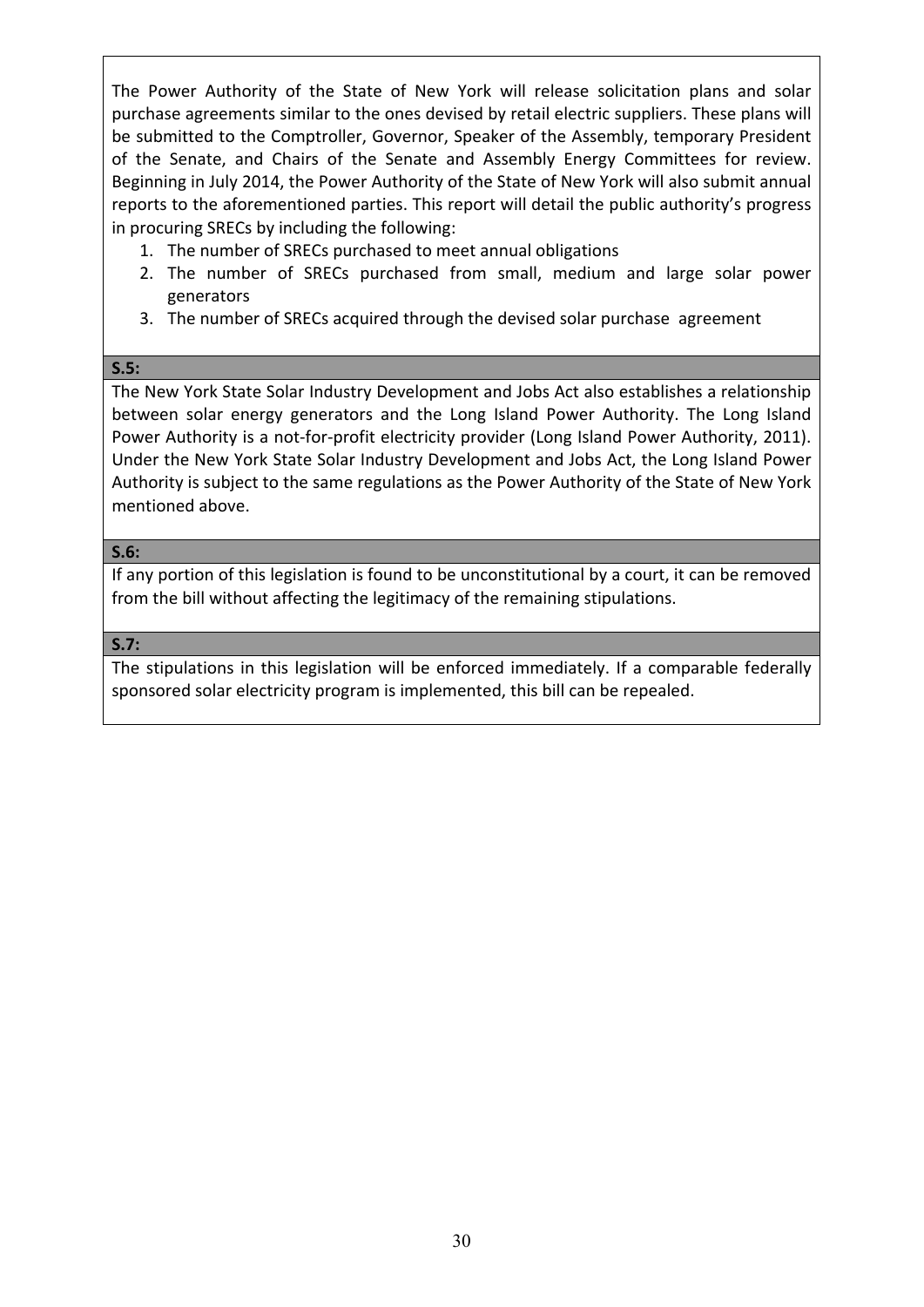## **Image Sources**

Cover page logo designed by Darian Logan

Preface and Part I cover page images by Juan Rengifo-Borrero

Part II cover page image: Web. 16 Aug. 2011 http://solar.calfinder.com/blog/news/home-solar-expected-to-take-off-in-new-york-city/

Conclusion page image: Web. 16 Aug. 2011 http://www.greatwhatsit.com/archives/402

Figure 1: New York State's total energy consumption. Web. 11 Aug. 2011 http://www.eia.gov/state/seds/hf.jsp?incfile=sep\_sum/plain\_html/sum\_btu\_1.html

Figure 3: Mountaintop removal practices in Kentucky. Web. 11 Aug. 2011 http://indiancountrytodaymedianetwork.com/2011/01/researchers-to-study-mountaintopminings-effect-on-watersheds/

Figure 4: Hydraulic fracturing process. Web. 11 Aug. 2011 http://nycccapitalregion.wordpress.com/2011/04/19/what-the-frack-is-going-on/

Figure 5: Smog in Los Angeles Web. 11 Aug. 2011 http://frontpagemag.com/2010/01/13/politicizing-smog-by-rich-trzupek/

Figure 6: Roadmap for incremental, annual SRECs procurement. Web. 11 Aug. 2011 http://votesolar.org/ny-solar-jobs-act-of-2010/

Figure 7: Breakdown of solar power supply. Web. 11 Aug. 2011 http://votesolar.org/ny-solar-jobs-act-of-2010/

Figure 8: Silicon-based PV cell. Web. 11 Aug. 2011 http://www.skyflair.co.uk/schucosolar.html

Figure 9: Thin-film PV cell, Web. 11 Aug. 2011 http://www.thomasnet.com/articles/plant-facility-equipment/solar-thin-film

Figure 10: Production cycle of solar PV cells. Web. 11 Aug. 2011 http://www.epia.org/typo3temp/pics/33ac38b90e.jpg

Figure 11: PV output and normal electricity loads. Web. 11 Aug. 2011 http://www.sciencedirect.com/science/article/pii/S0301421506003740

Figure 12: Comparison of solar potential between Germany and the U.S. Web. 11 Aug. 2011 http://madvilletimes.com/2011/06/germany-less-solar-potential-more-solar-panels/

Figure 13: New York State electricity generation by fuel type. Web. 11 Aug. 2011 http://www.nyserda.org/publications/1995\_2009\_patterns\_trends\_rpt.pdf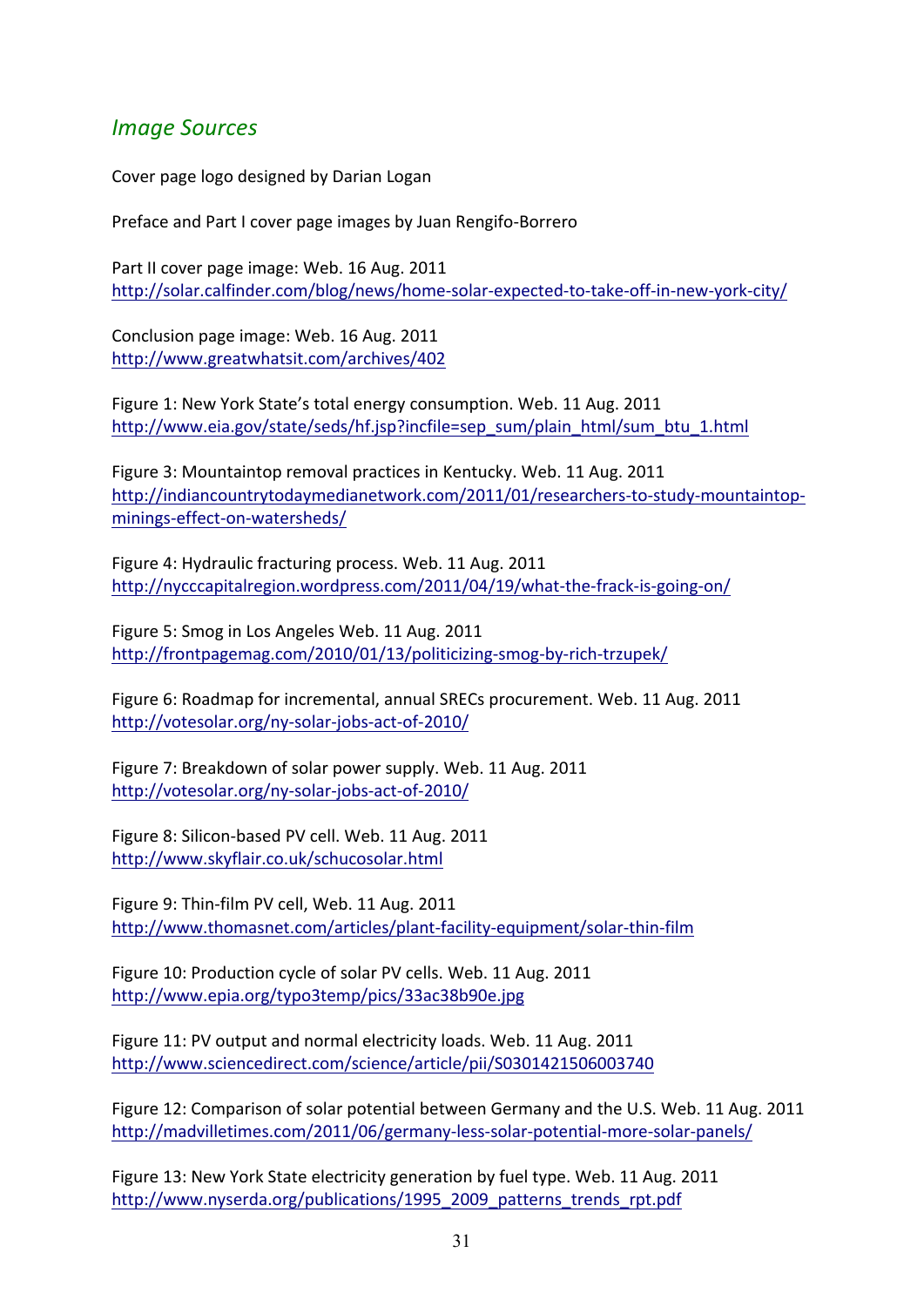Figure 14: Lifecycle  $CO<sub>2</sub>$  emissions from different generation. Web. 11 Aug. 2011 http://www.stanfordalumni.org/news/magazine/sage/200909/solar/images/co2emissions.j pg

Figure 15: Comparison of 2007 and 2025 greenhouse gas emissions from electricity generation in New York. Web. 11 Aug. 2011 http://www.nyclimatechange.us/ewebeditpro/items/O109F22458.pdf http://votesolar.org/wpcontent/uploads/2010/05/New\_York\_Solar\_Program\_Mechanics\_S7093a-A110041.pdf http://www.eia.gov/cneaf/electricity/epa/epa\_sprdshts.html

Figure 16: Comparison of 2005 and 2025 pollutant emissions from electricity generation in New York. Web. 11 Aug. 2011 http://www.epa.gov/air/emissions/index.htm http://votesolar.org/wpcontent/uploads/2010/05/New\_York\_Solar\_Program\_Mechanics\_S7093a-A110041.pdf http://www.eia.gov/cneaf/electricity/epa/epa\_sprdshts.html

Table 1: Comparison of costs, resource usage, and impacts for different renewable energy sources. Web. 11 Aug. 2011 http://www.sciencedirect.com/science/article/pii/S1364032108000555

Table 2: Comparison of 2005 and 2025 pollutant emissions in New York in 2005 and 2025 from electricity generation in New York. Web. 11 Aug. 2011 http://www.nyclimatechange.us/ewebeditpro/items/O109F22458.pdf http://www.eia.gov/cneaf/electricity/epa/epa\_sprdshts.html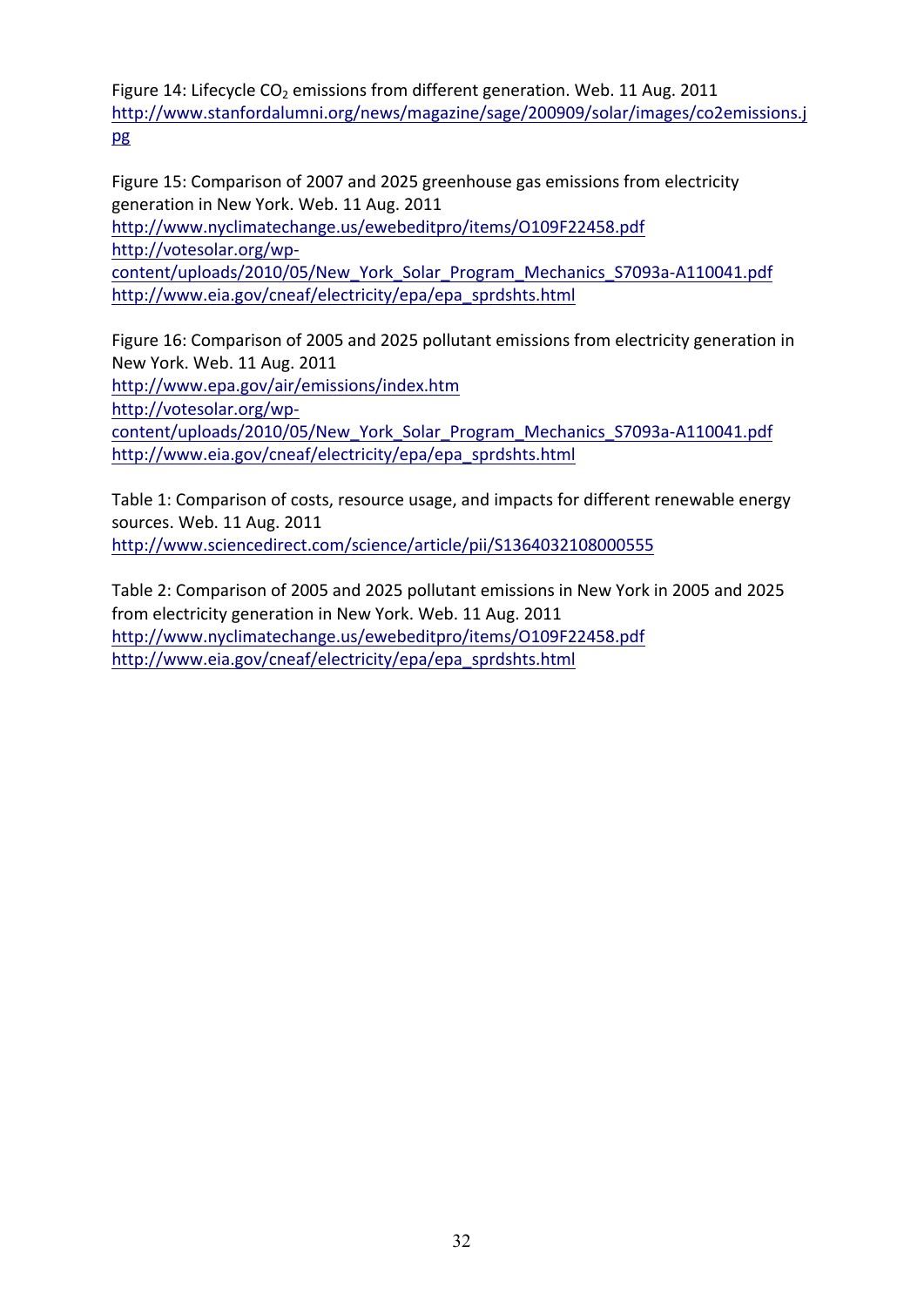## **Works Cited**

!!!!!!!!!!!!!!!!!!!!!!!!!!!!!!!!!!!!!!!!!!!!!!!!!!!!!!!

<sup>1</sup> U.S. Energy Information Administration. New York State Energy Profile. Oct 2009. Accessed 13 Aug 2011. Available from: <http://www.eia.gov/state/state-energy-profilesanalysis.cfm?sid=NY>.

<sup>2</sup> US Census Bureau. State & County Quick Facts. June 2011. Accessed 14 Aug 2011. Available from: Need the exact link to source of information <http://quickfacts.census.gov/qfd/states/36000.html>.

<sup>3</sup> New York State Energy Research and Development Authority. *Patterns and Trends: New York State Energy Profile, 1995-2009. Jan 2011. Accessed 14 Aug 2011. Available from:* <http://www.nyserda.org/publications/1995\_2009\_patterns\_trends\_rpt.pdf>.

 $<sup>4</sup>$  U.S. Energy Information Administration, 2009.</sup>

 $5$  New York State Energy Research and Development Authority, 2011.

 $6$  U.S. Energy Information Administration, 2009.

 $<sup>7</sup>$  U.S. Energy Information Administration. *Net Generation by State by Type of Producer by*</sup> *Energy Source 1990-2009. Nov 2010. Accessed 14 Aug 2011. Available* from: <http://www.eia.gov/cneaf/electricity/epa/epa\_sprdshts.html>.

<sup>8</sup> Database of State Incentives for Renewables & Efficiency. *Renewable Portfolio Standard.* Dec 2010. Accessed 14 Aug 2011. Available from: <http://www.dsireusa.org/incentives/incentive.cfm?Incentive\_Code=NY03RU>.

<sup>9</sup> Restore the Gulf. *Assessing the Impacts of Oil: Next Steps.* Nov 2010. Accessed 14 Aug 2011. Available from:

<http://www.restorethegulf.gov/sites/default/files/documents/pdf/Preassessment\_Factshe et\_11\_09.pdf>.

<sup>10</sup> The Environmental Protection Agency. *EPA's Toxicity Testing of Dispersants.* Jan 2010. Accessed 14 Aug 2011. Available from: <http://www.epa.gov/bpspill/dispersantstesting.html>.

<sup>11</sup> The Environmental Protection Agency. *The Exxon Valdez Oil Spill: A Report to the President (Executive Summary).* May 1989. Accessed 14 Aug 2011. Available from: <http://www.epa.gov/aboutepa/history/topics/valdez/04.html>.

<sup>12</sup> The Environmental Protection Agency. *EPA's Toxicity Testing of Dispersants.* Jan 2010. Accessed 14 Aug 2011. Available from: <http://www.epa.gov/bpspill/dispersantstesting.html>.

 $13$  United States House of Representatives Committee on Energy and Commerce Minority Staff. Chemicals Used in Hydrofracking. Apr 2011. Accessed 14 Aug 2011. Available from: <http://democrats.energycommerce.house.gov/sites/default/files/documents/Hydraulic%2 0Fracturing%20Report%204.18.11.pdf>.!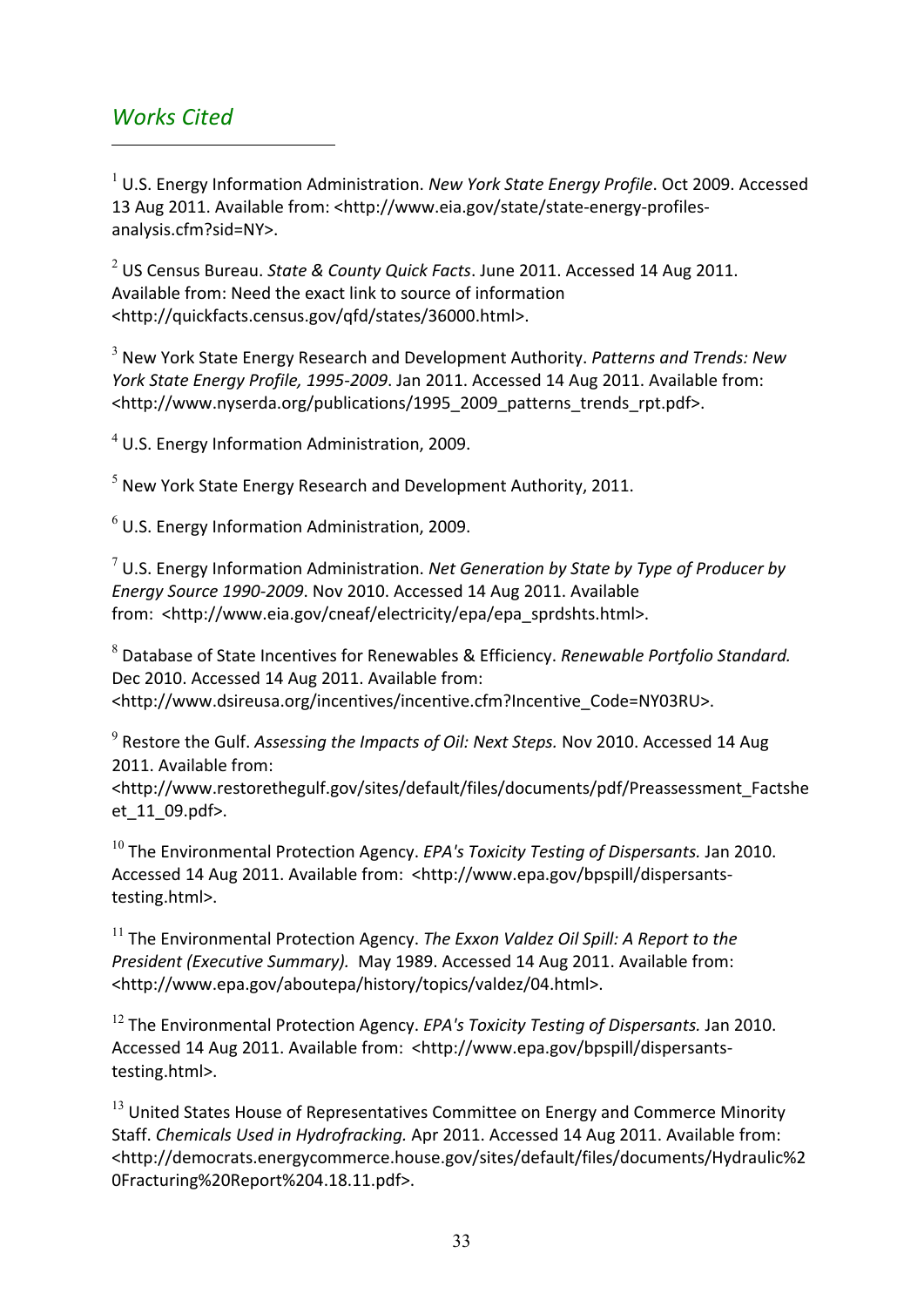$14$  Ibid., 9 and 11.

<sup>15</sup> Chesapeake Energy. *Hydraulic Fracturing Facts-Water usage.* June 2011. Accessed 14 Aug 2011. Available from: <http://www.hydraulicfracturing.com/Water-Usage/Pages/Information.aspx>.

!!!!!!!!!!!!!!!!!!!!!!!!!!!!!!!!!!!!!!!!!!!!!!!!!!!!!!!!!!!!!!!!!!!!!!!!!!!!!!!!!!!!!!!!!!!!!!!!!!!!!!!!!!!!!!!!!!!!!!!!!!!!!!!!!!!!!!!!!!!!!!!!!!!!!!!!!!!!!!!!!!!!!!!!!!!

<sup>16</sup> Eltschlager, Kenneth K. *Carbon Monoxide Poisoning at a Surface Coal Mine.* Accessed 14 Aug 2011. Available from:

<http://pa.water.usgs.gov/projects/energy/stray\_gas/presentations/3\_800\_Eltschlager.pdf  $\mathbf{L}$ 

<sup>17</sup> Union of Concerned Scientists. *The Hidden Cost of Fossil Fuels.* Oct 2002. Accessed 14 Aug 2011. Available from:

<http://www.ucsusa.org/clean\_energy/technology\_and\_impacts/impacts/the-hidden-costof-fossil.html>.

<sup>18</sup> Environmental Protection Agency. *Health Effects, Mercury*. 29 Oct 2002. Accessed 14 Aug 2011. Available from: <http://www.epa.gov/hg/effects.htm>.

<sup>19</sup> United States Geological Survey. *USGS Fact Sheet 095-01: Mercury in U.S. Coal--*Abundance, Distribution, and Modes of Occurrence. Aug 2011. Accessed 14 Aug 2011. Available from: <http://pubs.usgs.gov/fs/fs095-01/>.

<sup>20</sup> Intergovernmental Panel on Climate Change. Summary for Policymakers. 2007. Accessed 14 Aug 2011. Available from: <http://www.ipcc.ch/pdf/assessment-report/ar4/wg1/ar4wg1-spm.pdf>.

<sup>21</sup> Webb, Tim. *BP boss admits job on the line over Gulf oil spill*. The Guardian. May 2010. Accessed 14 Aug 2011. Available from:

<http://www.guardian.co.uk/business/2010/may/13/bp-boss-admits-mistakes-gulf-oilspill>.

 $^{22}$  The New York State Solar Industry Development and Jobs Act of 2011, AO5713. New York State Assembly. 2011.

 $^{23}$  Ibid., 2011.

<sup>24</sup> Vote Solar. *About the New York Solar Industry Development & Jobs Act.* Accessed 14 Aug 2011. Available from: <http://votesolar.org/wp-content/uploads/2011/04/NY2-Pager\_revised\_4\_8.pdf>.

<sup>25</sup> Knier, Gil. *How do Photovoltaics Work?* NASA Science: Science News. 2002. Accessed: 28 Jul 2011. Available from: <http://science.nasa.gov/science-news/science-atnasa/2002/solarcells>.

 $^{26}$ Ibid., 2011.

<sup>27</sup> Hammond, Mark. *The solar photovoltaic business: Has its time arrived*? Oil & Gas Journal 98.28. 2000. Accessed 14 Aug 2011. Available from: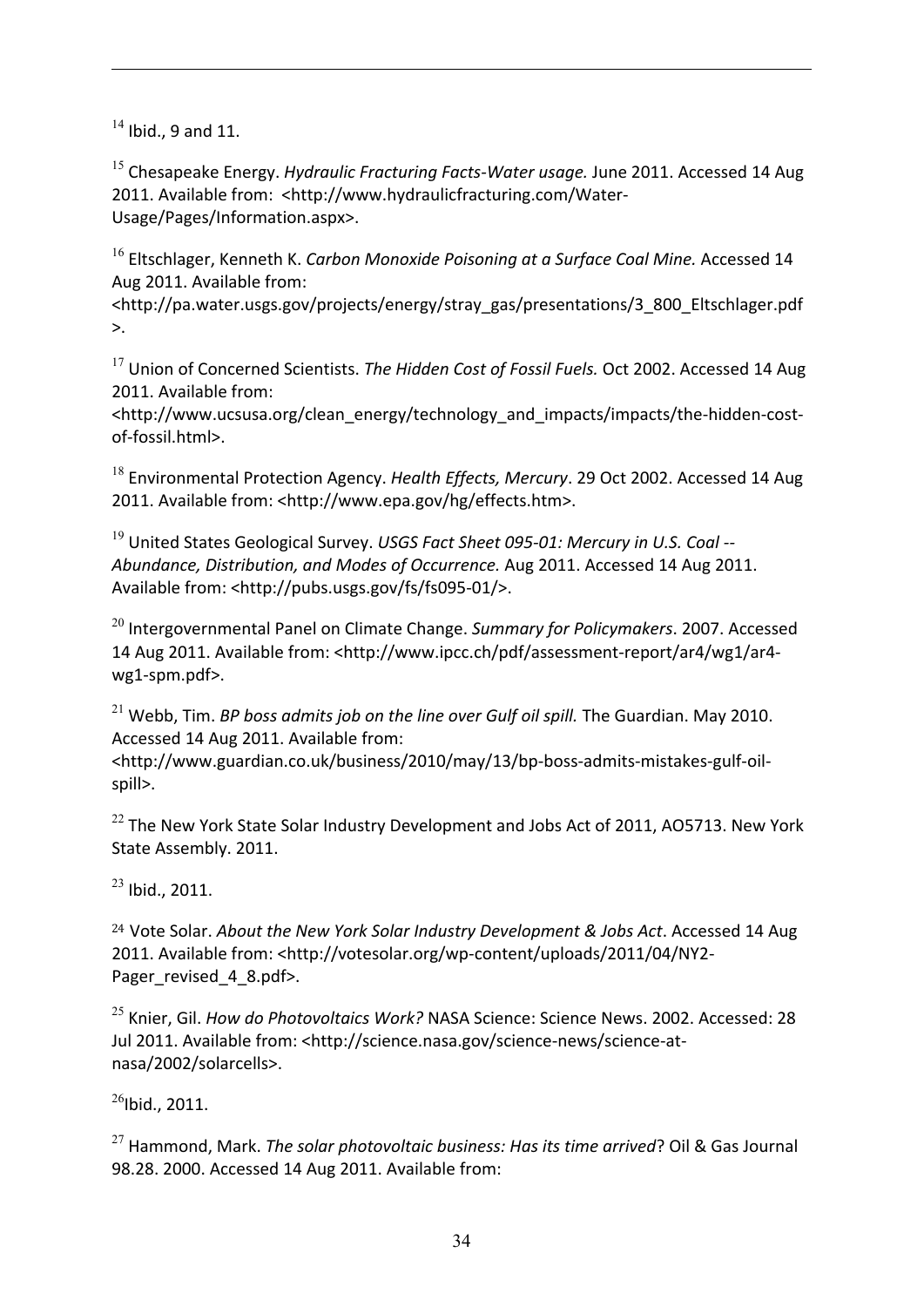<http://search.proquest.com.ezproxy.cul.columbia.edu/docview/274353346/fulltextPDF/13 12E4839E3856460/1?accountid=10226>.

!!!!!!!!!!!!!!!!!!!!!!!!!!!!!!!!!!!!!!!!!!!!!!!!!!!!!!!!!!!!!!!!!!!!!!!!!!!!!!!!!!!!!!!!!!!!!!!!!!!!!!!!!!!!!!!!!!!!!!!!!!!!!!!!!!!!!!!!!!!!!!!!!!!!!!!!!!!!!!!!!!!!!!!!!!!

<sup>28</sup> Muasher, Shaker. *SAGE Sound Advice for a Green Earth.* Stanford Magazine. Accessed: 23 Jul 2011. Available from:

<http://www.stanfordalumni.org/news/magazine/sage/200909/solar/nittygritty.html>.

<sup>29</sup> Bleiwas, Donald I. *Byproduct Mineral Commodities Used for the Production of Photovoltaic Cell.* U.S. Geological Survey, 2010. Accessed: 28 Jul 2011. Available from: <http://permanent.access.gpo.gov/gpo3204/Circ1365.pdf>.

<sup>30</sup> Florida Solar Energy Center. *How PV Cells Are Made.* University of Central Florida. 2007. Accessed: 28 Jul 2011. Available from:

<http://www.fsec.ucf.edu/en/consumer/solar\_electricity/basics/how\_cells\_made.htm>.

 $31$  Ibid., 2011.

 $32$  Ibid., 2011.

 $33$  Ibid., 2011.

<sup>34</sup> Blakers, A., and Weber, K.. *The Energy Intensity of Photovoltaic Systems.* Centre for Sustainable Energy Systems Engineering Department, Australian National University. 2000. Accessed: 28 Jul 2011. Available from: <http://www.ecotopia.com/Apollo2/pvepbtoz.htm>.

 $35$  Bleiwa, Donald. Byproduct Mineral Commodities Used for the Production of Photovoltaic Cell. U.S. Geological Survey, 2010. Accessed: 28 Jul 2011. Available from: <http://permanent.access.gpo.gov/gpo3204/Circ1365.pdf>.

<sup>36</sup> Center for Alternative Technology. *How Long Do Solar Electric PV Panels Last?* Center for Alternative Technology, n.d. Accessed: 29 Jul 2011. Available from: <http://info.cat.org.uk/questions/pv/life-expectancy-solar-PV-panels>.

<sup>37</sup> Aguado-Monsone, Miquel A. *The Environmental Impact of Photovoltaic Technology.* European Commission Joint Research Centre Institute for Prospective Technological Studies. 1998. Accessed: 28 Jul 2011. Available from:

<http://www.gbltrends.com/doc/Environmental%20impact%20of%20PV%20tech.pdf>.

<sup>38</sup> Denholm, P., and Margolis, R. *Evaluating the Limits of Solar Photovoltaics (PV) in Traditional Electric Power Systems*. Energy Policy, Vol. 35, Issue 5. 2007. Accessed: 28 Jul 2011. Available from:

<http://www.sciencedirect.com/science/article/pii/S0301421506003740>.

<sup>39</sup> U.S. Energy Information Administration. *New York State Energy Profile*. October 2009. Accessed 13 Aug 2011. Available from: <http://www.eia.gov/state/state-energy-profilesanalysis.cfm?sid=NY>.

 $40$  Ibid., 2011.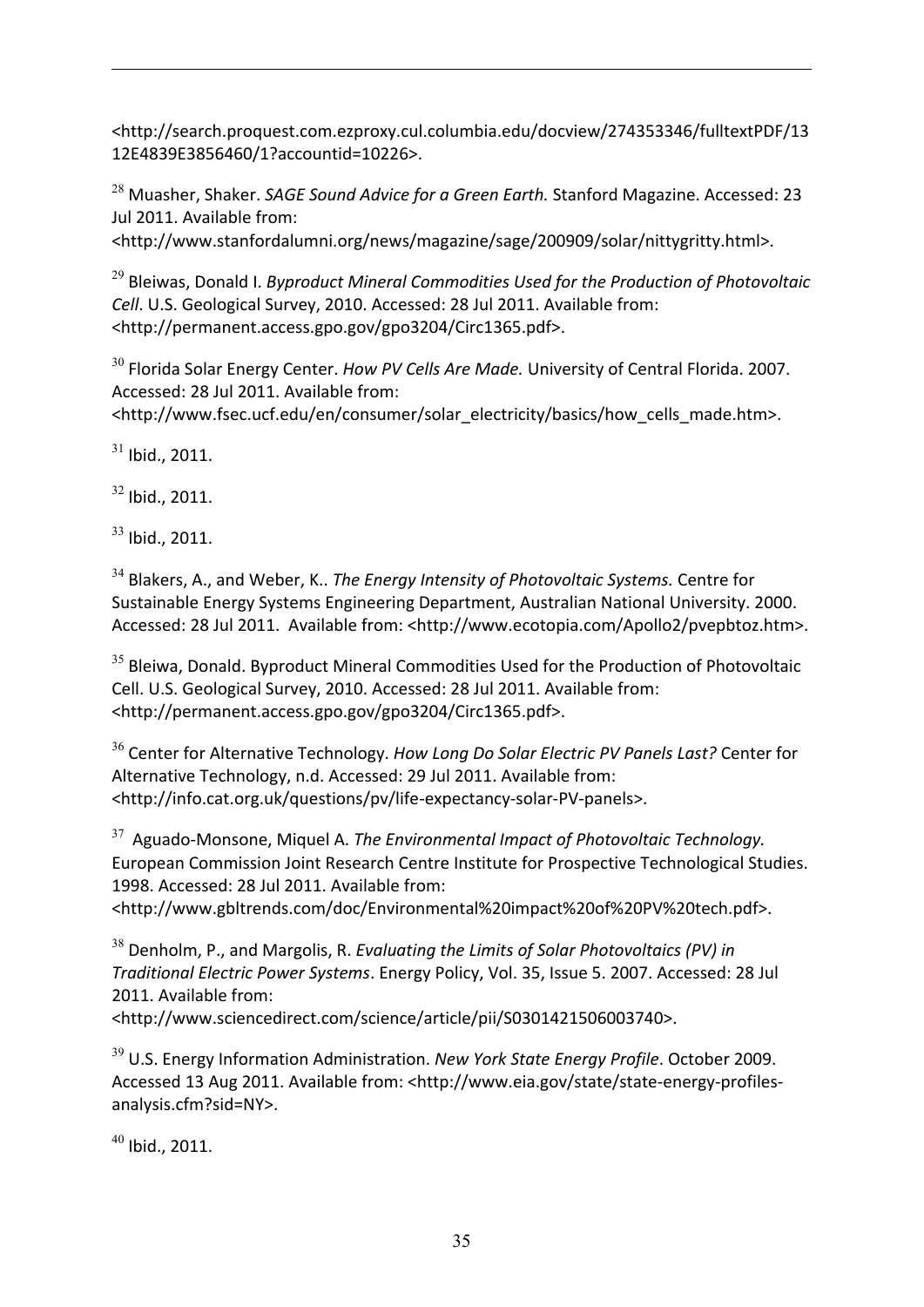<sup>41</sup> Denholm, P., and Margolis, R. *Evaluating the Limits of Solar Photovoltaics (PV) in Traditional Electric Power Systems*. Energy Policy, Vol. 35, Issue 5, 2007. Accessed: 28 Jul 2011. Available from:

!!!!!!!!!!!!!!!!!!!!!!!!!!!!!!!!!!!!!!!!!!!!!!!!!!!!!!!!!!!!!!!!!!!!!!!!!!!!!!!!!!!!!!!!!!!!!!!!!!!!!!!!!!!!!!!!!!!!!!!!!!!!!!!!!!!!!!!!!!!!!!!!!!!!!!!!!!!!!!!!!!!!!!!!!!!

<http://www.sciencedirect.com/science/article/pii/S0301421506003740>.

<sup>42</sup> Photovoltaic Solar Resource of the United States. National Renewable Energy Laboratory. 2008. Accessed: 30 Jul 2011. Available from: <http://www.nrel.gov/gis/images/map\_pv\_national\_lo-res.jpg>.

<sup>43</sup> NYC Solar Map Launches at the NYC Solar Summit. The City University of New York, 16 June 2011. Accessed: 29 Jul 2011. Available from:

<http://www1.cuny.edu/mu/forum/2011/06/20/nyc-solar-map-launches-at-the-nyc-solarsummit>.

<sup>44</sup> New York State's Renewable Energy Assessment Plan. December 2009. Accessed 14 Aug 2011. Available from:

<http://www.nysenergyplan.com/final/Renewable\_Energy\_Assessment.pdf>.

<sup>45</sup> Denholm, Paul, and Margolis, Robert M. "Evaluating the limits of solar photovoltaics (PV) in electric power systems utilizing energy storage and other enabling technologies," Energy *Policy*, Vol. 35, Is. 9, 2007. Accessed 14 Aug 2011. Available from: <http://www.sciencedirect.com/science/article/pii/S030142150700095X>.

 $46$  Ibid., 2008.

<sup>47</sup> Edenhofer, R. Pichs-Madruga, Y. Sokona, K. Seyboth, P. Matschoss, S. Kadner, T. Zwickel, P. Eickemeier, G. Hansen, S. Schlomer, C. von Stechow (eds). *IPCC Special Report on Renewable Energy Sources and Climate Change Mitigation. IPCC 2011: Summary for* Policymakers. May 2011. Accessed 14 Aug 2011. Available from: <http://www.ipcc.ch/news\_and\_events/docs/ipcc33/SRREN\_FD\_SPM\_final.pdf>.

<sup>48</sup> Benagli. S.. D. Borrello, E. Vallat-Sauvain, J. Meier, U. Kroll, J. Hoetzel, J. Bailat, J. Steinhauser, M. Marmelo, and L. Castens (2009). *High-efficiency amorphous silicon devices on LPCVD-ZnO-TCO prepared in industrial KaiTM-M R&D reactor.* In: Proceedings of the 24th European Photovoltaic Solar Energy Conference, Hamburg, Germany, 21-25 Sept 2009, pp. 2293-2298

<sup>49</sup> United States Environmental Protection Agency. Available And Emerging Technologies For Reducing Greenhouse Gas Emissions From Coal-Fired Electric Generating Units. Office of Air and Radiation. Oct 2010. Accessed 14 Aug 2011. Available from: <http://www.epa.gov/nsr/ghgdocs/electricgeneration.pdf>.

 $50$  Ibid., 2011.

 $51$  Denholm and Margolis, 2008.

<sup>52</sup> Borenstein, Severin, *The Market Value and Cost of Solar Photovoltaic Electricity Production.* CSEM, Jan 2008. Accessed 14 Aug 2011. Available from: <http://www.ucei.berkeley.edu/PDF/csemwp176.pdf>.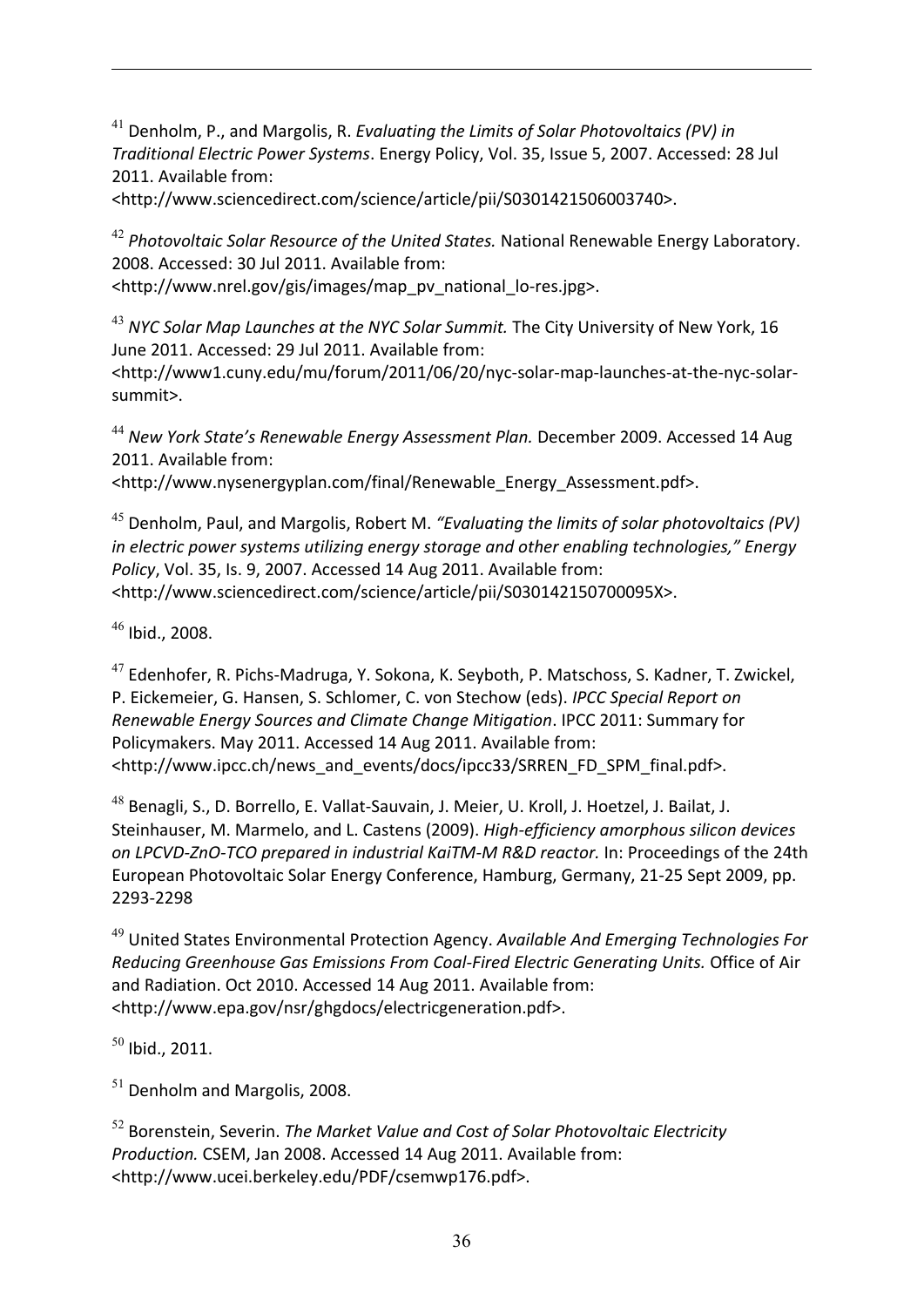<sup>53</sup> Vasilis Fthenakis, Hyung Chul Kim and Erik Alsema (2008). *Emissions from Photovoltaic* Life-Cycles. Environmental Science and Technology. 2008. Accessed 14 Aug 2011. Available from:!<http://pubs.acs.org/doi/full/10.1021/es071763q>.

!!!!!!!!!!!!!!!!!!!!!!!!!!!!!!!!!!!!!!!!!!!!!!!!!!!!!!!!!!!!!!!!!!!!!!!!!!!!!!!!!!!!!!!!!!!!!!!!!!!!!!!!!!!!!!!!!!!!!!!!!!!!!!!!!!!!!!!!!!!!!!!!!!!!!!!!!!!!!!!!!!!!!!!!!!!

<sup>54</sup> Blakers, A., and Weber K., *The Energy Intensity of Photovoltaic Systems*. Centre for Sustainable Energy Systems Engineering Department, Australian National University. October 2000. Accessed 28 Jul 2011. Available from: <http://www.ecotopia.com/Apollo2/pvepbtoz.htm>

<sup>55</sup> Health and Safety Concerns of Photovoltaic Solar Panels. Making sustainability work, oregon. Accessed 23 Jul 2011. Available from: <http://www.oregon.gov>.

<sup>56</sup> Fthenaki, Vasili. *Multi-layer Protection Analysis for Photovoltaic Manufacturing Facilities*. Environmental Research & Technology Division, Environmental Sciences Dept, Brookhaven National Laborator. Accessed 23 Jul 2011. Available from: <http://www.bnl.gov/pv/abs/abs\_155.asp>.!!!

 $57$  Reuzel P.G., Bruijntjes J.P., Feron V.J., Woutersen R.A. Subchronic Inhalation Toxicity of Amorphous Silicas and Quartz Dust in Rats. Food Chemistry Toxicology 1991; 29 (5), page 341-354.

 $58$  Intergovernmental Panel on Climate Change's Fourth Assessment Report (2007), Chapter 2, "Changes in Atmospheric Constituents and Radiative Forcing," pages 212-214

 $59$  Robson, J.I., Gohar, L.K., Hurley, M.D., Shine, K.P. and Wallington, T. (2006). "Revised IR Spectrum, Radiative Efficiency and Global Warming Potential of Nitrogen Trifluoride." Geophys. Res. Lett. 33 (10): L10817.

<sup>60</sup> Larsen, Kari. "*End-of-life PV: Then What? - Recycling Solar PV Panels.*" Renewable Energy Focus, Vol. 10, Issue 4, July-August 2009, Pages 48-53. Accessed 29 Jul 2011. Available from: <http://www.renewableenergyfocus.com/view/3005/endoflife-pv-then-what-recyclingsolar-pv-panels/>

<sup>61</sup> Health and Safety Concerns of Photovoltaic Solar Panels. Making sustainability work, oregon. Accessed 23 Jul 2011. Available from: <http://www.oregon.gov>.

<sup>62</sup> Sanders, Bob. *Cheap, Plastic Solar Cells May Be On The Horizon.* UC Berkeley Campus News. 28 March 2002. Available from: <http://www.berkeley.edu/news/media/releases/2002/03/28\_solar.html>.

<sup>63</sup> Fairley, P. *Can Organics Replace Silicon in PV?* Spectrum IEEE. Vol. 41, Is. 1. 2004. Available from: <http://ieeexplore.ieee.org/iel5/6/29206/01317870.pdf>.

 $64$  Denholm, Paul, and Margolis, Robert M. "Land-Use Requirements And the Per-capita Solar Footprint for Photovoltaic Generation in the United States," Energy Policy, Vol. 36, Is. 9, 2008, page 3531-3543.

 $65$  US Energy Information Administration, 2011.